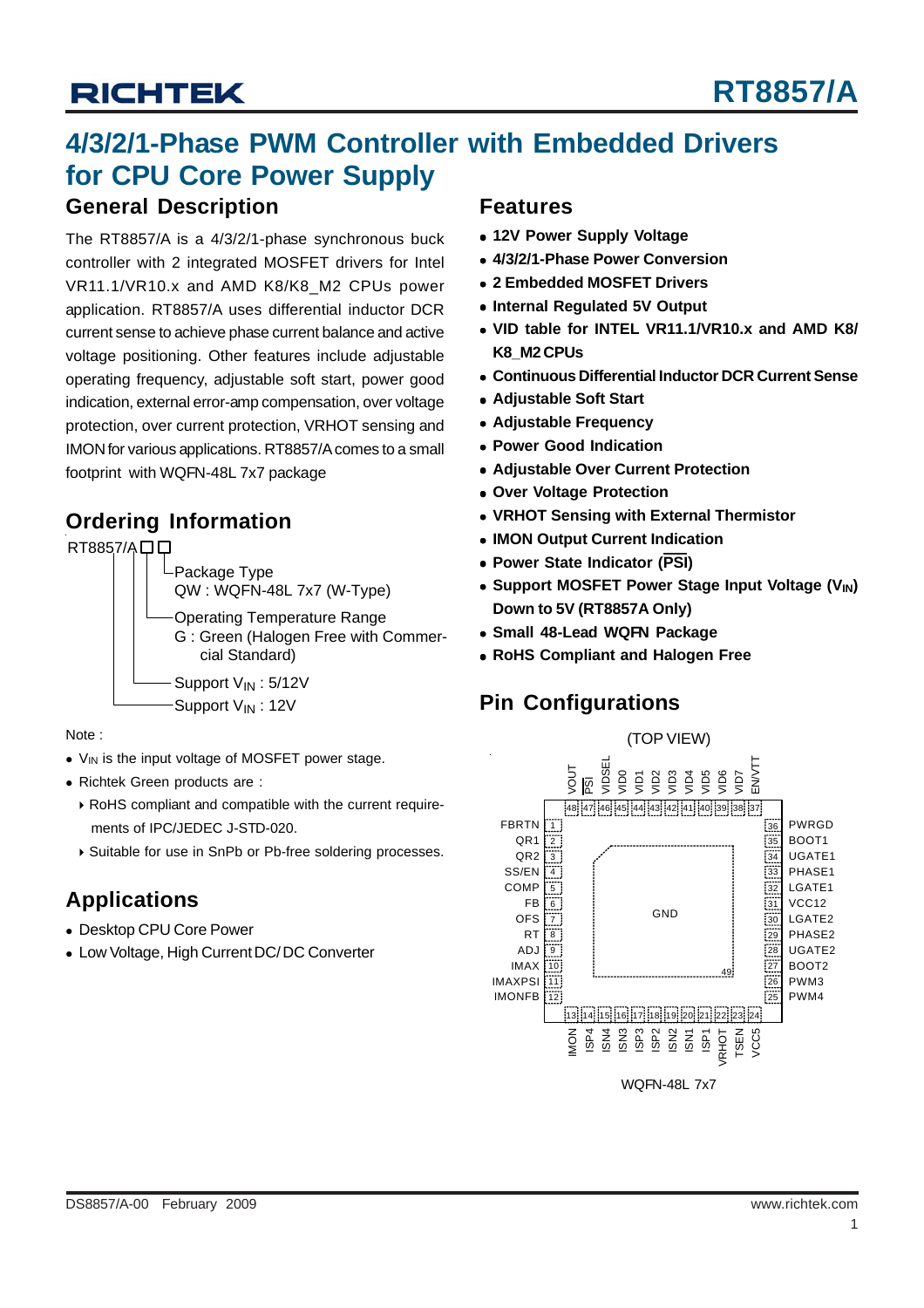

### **Typical Application Circuit**

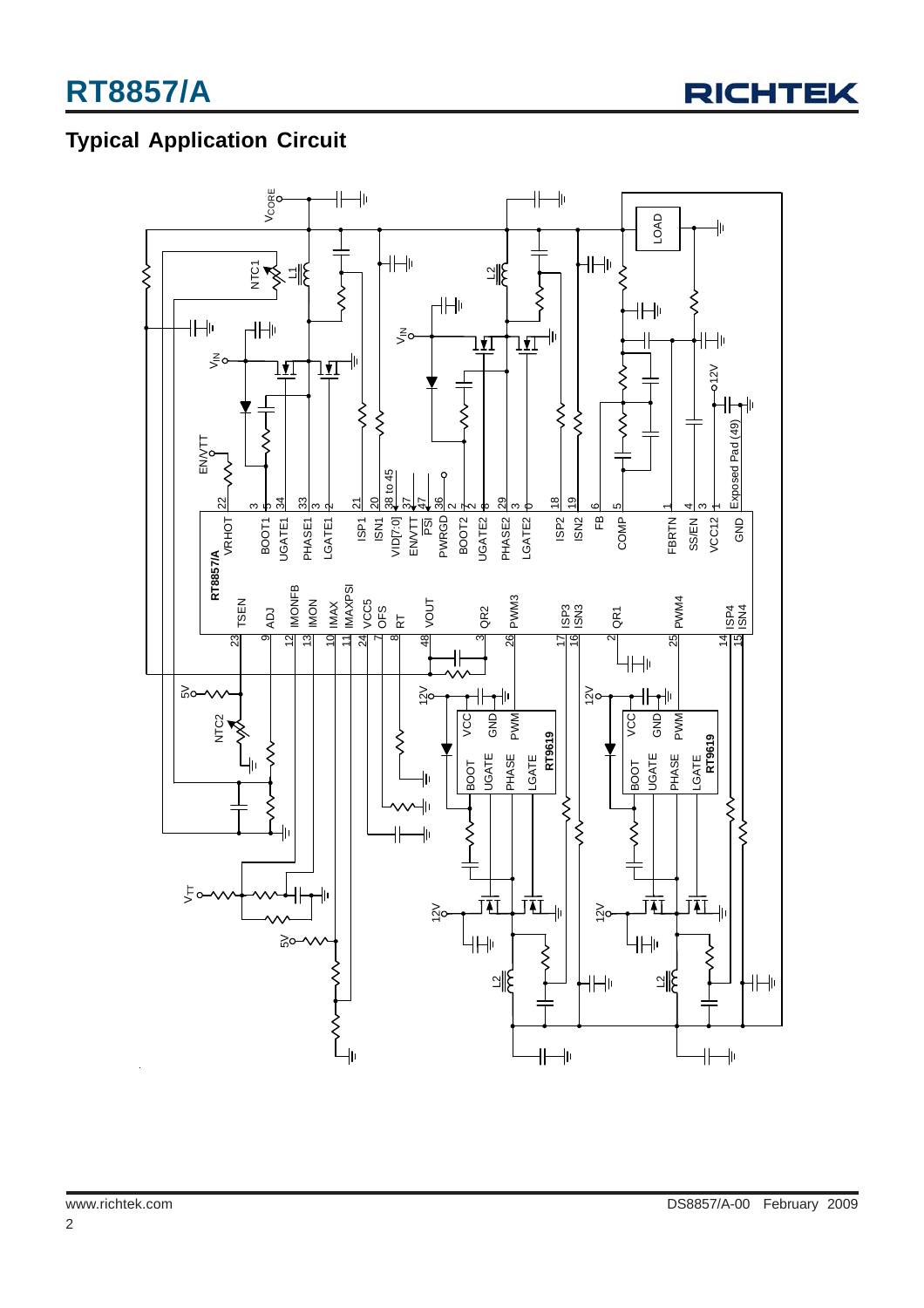|   | VID7 VID6 |   | VID5 VID4 |   |   |   | VID3 VID2 VID1 VID0 | Voltage    |
|---|-----------|---|-----------|---|---|---|---------------------|------------|
| 0 | 0         | 0 | 0         | 0 | 0 | 0 | 0                   | <b>OFF</b> |
| 0 | 0         | 0 | 0         | 0 | 0 | 0 | 1                   | <b>OFF</b> |
| 0 | 0         | 0 | 0         | 0 | 0 | 1 | 0                   | 1.60000    |
| 0 | 0         | 0 | 0         | 0 | 0 | 1 | 1                   | 1.59375    |
| 0 | 0         | 0 | 0         | 0 | 1 | 0 | 0                   | 1.58750    |
| 0 | 0         | 0 | 0         | 0 | 1 | 0 | 1                   | 1.58125    |
| 0 | 0         | 0 | 0         | 0 | 1 | 1 | 0                   | 1.57500    |
| 0 | 0         | 0 | 0         | 0 | 1 | 1 | 1                   | 1.56875    |
| 0 | 0         | 0 | 0         | 1 | 0 | 0 | 0                   | 1.56250    |
| 0 | 0         | 0 | 0         | 1 | 0 | 0 | 1                   | 1.55625    |
| 0 | 0         | 0 | 0         | 1 | 0 | 1 | 0                   | 1.55000    |
| 0 | 0         | 0 | 0         | 1 | 0 | 1 | 1                   | 1.54375    |
| 0 | 0         | 0 | 0         | 1 | 1 | 0 | 0                   | 1.53750    |
| 0 | 0         | 0 | 0         | 1 | 1 | 0 | 1                   | 1.53125    |
| 0 | 0         | 0 | 0         | 1 | 1 | 1 | 0                   | 1.52500    |
| 0 | 0         | 0 | 0         | 1 | 1 | 1 | 1                   | 1.51875    |
| 0 | 0         | 0 | 1         | 0 | 0 | 0 | 0                   | 1.51250    |
| 0 | 0         | 0 | 1         | 0 | 0 | 0 | 1                   | 1.50625    |
| 0 | 0         | 0 | 1         | 0 | 0 | 1 | 0                   | 1.50000    |
| 0 | 0         | 0 | 1         | 0 | 0 | 1 | 1                   | 1.49375    |
| 0 | 0         | 0 | 1         | 0 | 1 | 0 | 0                   | 1.48750    |
| 0 | 0         | 0 | 1         | 0 | 1 | 0 | 1                   | 1.48125    |
| 0 | 0         | 0 | 1         | 0 | 1 | 1 | 0                   | 1.47500    |
| 0 | 0         | 0 | 1         | 0 | 1 | 1 | 1                   | 1.46875    |
| 0 | 0         | 0 | 1         | 1 | 0 | 0 | 0                   | 1.46250    |
| 0 | 0         | 0 | 1         | 1 | 0 | 0 | 1                   | 1.45625    |
| 0 | 0         | 0 | 1         | 1 | 0 | 1 | 0                   | 1.45000    |
| 0 | 0         | 0 | 1         | 1 | 0 | 1 | 1                   | 1.44375    |
| 0 | 0         | 0 | 1         | 1 | 1 | 0 | 0                   | 1.43750    |
| 0 | 0         | 0 | 1         | 1 | 1 | 0 | 1                   | 1.43125    |
| 0 | 0         | 0 | 1         | 1 | 1 | 1 | 0                   | 1.42500    |
| 0 | 0         | 0 | 1         | 1 | 1 | 1 | 1                   | 1.41875    |
| 0 | 0         | 1 | 0         | 0 | 0 | 0 | 0                   | 1.41250    |
| 0 | 0         | 1 | 0         | 0 | 0 | 0 | 1                   | 1.40625    |
| 0 | 0         | 1 | 0         | 0 | 0 | 1 | 0                   | 1.40000    |

|  |  | Table 1. VR11.1 VID CodeTable |
|--|--|-------------------------------|
|  |  |                               |

|   |   |   | VID7 VID6 VID5 VID4 VID3 VID2 VID1 VID0 |   |   |             |             | Voltage |
|---|---|---|-----------------------------------------|---|---|-------------|-------------|---------|
| 0 | 0 | 1 | 0                                       | 0 | 0 | 1           | 1           | 1.39375 |
| 0 | 0 | 1 | 0                                       | 0 | 1 | 0           | 0           | 1.38750 |
| 0 | 0 | 1 | 0                                       | 0 | 1 | 0           | 1           | 1.38125 |
| 0 | 0 | 1 | 0                                       | 0 | 1 | 1           | 0           | 1.37500 |
| 0 | 0 | 1 | 0                                       | 0 | 1 | 1           | 1           | 1.36875 |
| 0 | 0 | 1 | 0                                       | 1 | 0 | 0           | 0           | 1.36250 |
| 0 | 0 | 1 | 0                                       | 1 | 0 | 0           | 1           | 1.35625 |
| 0 | 0 | 1 | 0                                       | 1 | 0 | 1           | 0           | 1.35000 |
| 0 | 0 | 1 | 0                                       | 1 | 0 | 1           | 1           | 1.34375 |
| 0 | 0 | 1 | 0                                       | 1 | 1 | 0           | 0           | 1.33750 |
| 0 | 0 | 1 | 0                                       | 1 | 1 | 0           | 1           | 1.33125 |
| 0 | 0 | 1 | 0                                       | 1 | 1 | 1           | 0           | 1.32500 |
| 0 | 0 | 1 | 0                                       | 1 | 1 | 1           | 1           | 1.31875 |
| 0 | 0 | 1 | 1                                       | 0 | 0 | 0           | 0           | 1.31250 |
| 0 | 0 | 1 | 1                                       | 0 | 0 | 0           | 1           | 1.30625 |
| 0 | 0 | 1 | 1                                       | 0 | 0 | 1           | 0           | 1.30000 |
| 0 | 0 | 1 | 1                                       | 0 | 0 | 1           | 1           | 1.29375 |
| 0 | 0 | 1 | 1                                       | 0 | 1 | 0           | 0           | 1.28750 |
| 0 | 0 | 1 | 1                                       | 0 | 1 | 0           | 1           | 1.28125 |
| 0 | 0 | 1 | 1                                       | 0 | 1 | 1           | 0           | 1.27500 |
| 0 | 0 | 1 | 1                                       | 0 | 1 | 1           | 1           | 1.26875 |
| 0 | 0 | 1 | 1                                       | 1 | 0 | 0           | 0           | 1.26250 |
| 0 | 0 | 1 | 1                                       | 1 | 0 | 0           | 1           | 1.25625 |
| 0 | 0 | 1 | 1                                       | 1 | 0 | $\mathbf 1$ | 0           | 1.25000 |
| 0 | 0 | 1 | 1                                       | 1 | 0 | 1           | 1           | 1.24375 |
| 0 | 0 | 1 | 1                                       | 1 | 1 | 0           | 0           | 1.23750 |
| 0 | 0 | 1 | 1                                       | 1 | 1 | 0           | 1           | 1.23125 |
| 0 | 0 | 1 | 1                                       | 1 | 1 | 1           | 0           | 1.22500 |
| 0 | 0 | 1 | 1                                       | 1 | 1 | 1           | 1           | 1.21875 |
| 0 | 1 | 0 | 0                                       | 0 | 0 | 0           | 0           | 1.21250 |
| 0 | 1 | 0 | 0                                       | 0 | 0 | 0           | 1           | 1.20625 |
| 0 | 1 | 0 | 0                                       | 0 | 0 | 1           | 0           | 1.20000 |
| 0 | 1 | 0 | 0                                       | 0 | 0 | 1           | $\mathbf 1$ | 1.19375 |
| 0 | 1 | 0 | 0                                       | 0 | 1 | 0           | 0           | 1.18750 |
| 0 | 1 | 0 | 0                                       | 0 | 1 | 0           | $\mathbf 1$ | 1.18125 |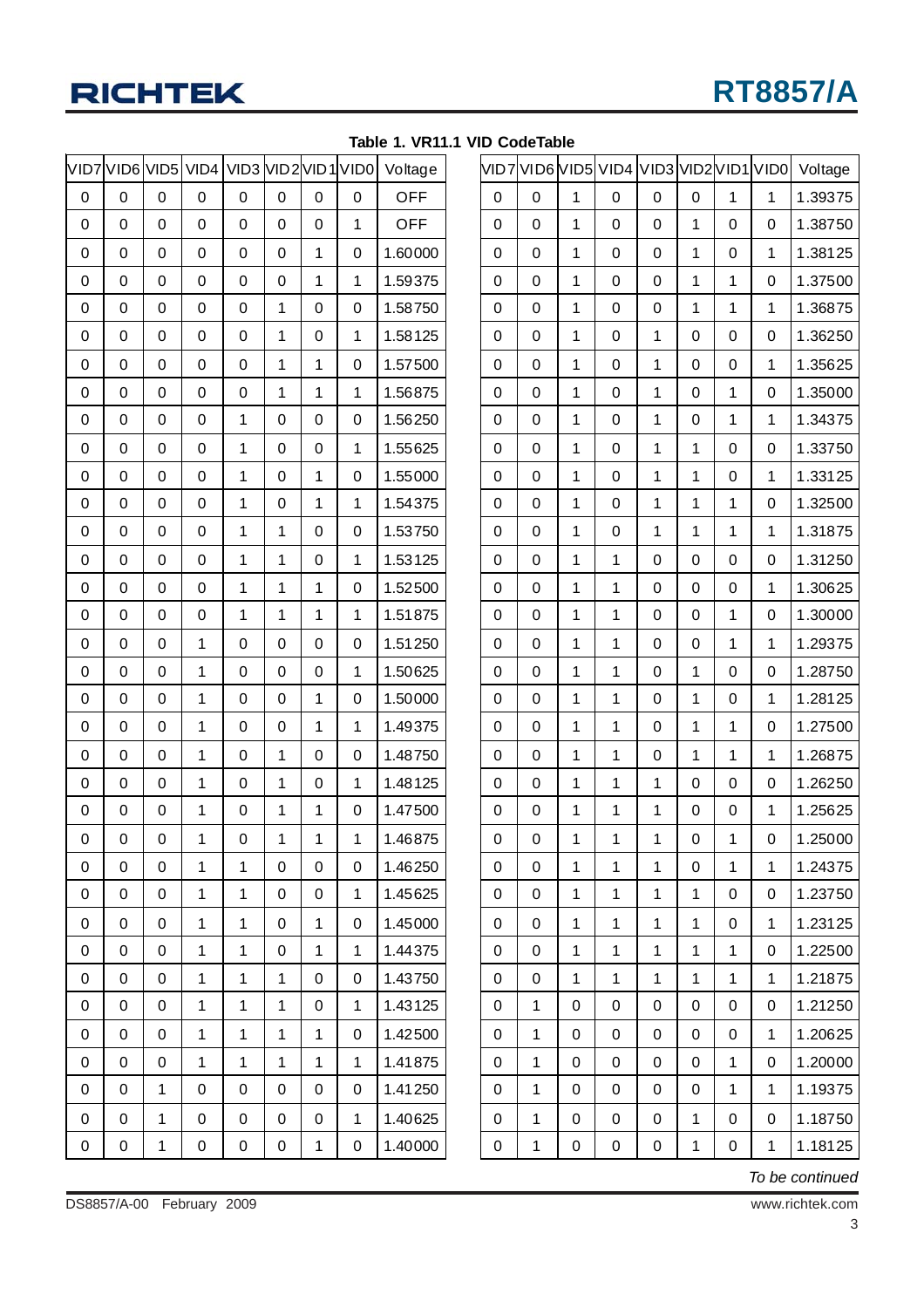

| VID7 | VID <sub>6</sub> |              |             |                |             |             |                | VID5VID4 VID3 VID2 VID1 VID0 Voltage | VI |
|------|------------------|--------------|-------------|----------------|-------------|-------------|----------------|--------------------------------------|----|
| 0    | $\overline{1}$   | $\mathbf 0$  | 0           | $\mathbf 0$    | 1           | 1           | 0              | 1.17500                              |    |
| 0    | $\mathbf 1$      | 0            | 0           | $\mathbf 0$    | 1           | 1           | $\mathbf{1}$   | 1.16875                              |    |
| 0    | 1                | 0            | 0           | 1              | $\mathbf 0$ | 0           | 0              | 1.16250                              |    |
| 0    | $\mathbf 1$      | 0            | 0           | $\overline{1}$ | $\mathbf 0$ | 0           | $\mathbf{1}$   | 1.15625                              |    |
| 0    | $\mathbf 1$      | 0            | 0           | 1              | $\mathbf 0$ | 1           | 0              | 1.15000                              |    |
| 0    | 1                | 0            | 0           | 1              | $\mathbf 0$ | 1           | 1              | 1.14375                              |    |
| 0    | $\overline{1}$   | 0            | 0           | 1              | 1           | 0           | 0              | 1.13750                              |    |
| 0    | $\overline{1}$   | 0            | 0           | $\overline{1}$ | 1           | 0           | $\overline{1}$ | 1.13125                              |    |
| 0    | $\mathbf 1$      | 0            | 0           | 1              | 1           | 1           | 0              | 1.12500                              |    |
| 0    | 1                | 0            | 0           | 1              | 1           | 1           | 1              | 1.11875                              |    |
| 0    | $\mathbf 1$      | $\mathbf 0$  | 1           | $\mathbf 0$    | $\mathbf 0$ | 0           | 0              | 1.11250                              |    |
| 0    | $\mathbf 1$      | 0            | 1           | 0              | $\mathbf 0$ | 0           | 1              | 1.10625                              |    |
| 0    | 1                | 0            | 1           | 0              | $\mathbf 0$ | 1           | 0              | 1.10000                              |    |
| 0    | $\overline{1}$   | 0            | 1           | $\mathbf 0$    | $\mathbf 0$ | 1           | 1              | 1.09375                              |    |
| 0    | $\mathbf 1$      | 0            | 1           | 0              | 1           | 0           | 0              | 1.08750                              |    |
| 0    | 1                | 0            | 1           | 0              | 1           | 0           | 1              | 1.08125                              |    |
| 0    | 1                | 0            | 1           | 0              | 1           | 1           | 0              | 1.07500                              |    |
| 0    | $\overline{1}$   | 0            | 1           | 0              | 1           | $\mathbf 1$ | 1              | 1.06875                              |    |
| 0    | $\mathbf 1$      | 0            | 1           | 1              | $\mathbf 0$ | 0           | 0              | 1.06250                              |    |
| 0    | 1                | 0            | 1           | 1              | $\mathbf 0$ | 0           | 1              | 1.05625                              |    |
| 0    | $\mathbf 1$      | $\mathbf 0$  | 1           | $\overline{1}$ | $\mathbf 0$ | 1           | 0              | 1.05000                              |    |
| 0    | $\mathbf 1$      | 0            | 1           | $\overline{1}$ | $\mathbf 0$ | 1           | $\overline{1}$ | 1.04375                              |    |
| 0    | 1                | 0            | 1           | 1              | 1           | 0           | 0              | 1.03750                              |    |
| 0    | 1                | 0            | 1           | 1              | $\mathbf 1$ | 0           | $\mathbf{1}$   | 1.03125                              |    |
| 0    | $\mathbf 1$      | $\mathbf 0$  | $\mathbf 1$ | $\mathbf{1}$   | 1           | $\mathbf 1$ | 0              | 1.02500                              |    |
| 0    | $\mathbf 1$      | $\pmb{0}$    | $\mathbf 1$ | $\mathbf{1}$   | $\mathbf 1$ | 1           | $\mathbf{1}$   | 1.01875                              |    |
| 0    | $\overline{1}$   | $\mathbf{1}$ | 0           | 0              | 0           | 0           | 0              | 1.01250                              |    |
| 0    | $\mathbf 1$      | 1            | $\mathbf 0$ | $\pmb{0}$      | 0           | 0           | $\mathbf{1}$   | 1.00625                              |    |
| 0    | $\mathbf 1$      | 1            | $\mathbf 0$ | $\pmb{0}$      | 0           | 1           | $\mathbf 0$    | 1.00000                              |    |
| 0    | $\mathbf 1$      | 1            | 0           | $\pmb{0}$      | 0           | 1           | $\mathbf{1}$   | 0.99375                              |    |
| 0    | $\mathbf 1$      | 1            | 0           | 0              | $\mathbf 1$ | 0           | 0              | 0.98750                              |    |
| 0    | $\mathbf 1$      | 1            | $\mathbf 0$ | $\pmb{0}$      | $\mathbf 1$ | 0           | $\mathbf{1}$   | 0.98125                              |    |
| 0    | $\mathbf 1$      | 1            | 0           | $\pmb{0}$      | $\mathbf 1$ | $\mathbf 1$ | 0              | 0.97500                              |    |
| 0    | $\mathbf 1$      | 1            | 0           | 0              | $\mathbf 1$ | 1           | $\mathbf{1}$   | 0.96875                              |    |
| 0    | $\mathbf{1}$     | $\mathbf{1}$ | $\mathsf 0$ | $\mathbf 1$    | 0           | 0           | 0              | 0.96250                              |    |
| 0    | $\mathbf 1$      | 1            | 0           | $\mathbf 1$    | 0           | 0           | $\mathbf 1$    | 0.95625                              |    |
|      |                  |              |             |                |             |             |                |                                      |    |

|   |   |   | VID7 VID6 VID5 VID4 VID3 VID2 VID1 VID0 |   |   |   |          | Voltage         |
|---|---|---|-----------------------------------------|---|---|---|----------|-----------------|
| 0 | 1 | 1 | 0                                       | 1 | 0 | 1 | $\Omega$ | 0.95000         |
| 0 | 1 | 1 | 0                                       | 1 | 0 | 1 | 1        | 0.94375         |
| 0 | 1 | 1 | 0                                       | 1 | 1 | 0 | 0        | 0.93750         |
| 0 | 1 | 1 | 0                                       | 1 | 1 | 0 | 1        | 0.93125         |
| 0 | 1 | 1 | 0                                       | 1 | 1 | 1 | 0        | 0.92500         |
| 0 | 1 | 1 | 0                                       | 1 | 1 | 1 | 1        | 0.91875         |
| 0 | 1 | 1 | 1                                       | 0 | 0 | 0 | 0        | 0.91250         |
| 0 | 1 | 1 | 1                                       | 0 | 0 | 0 | 1        | 0.90625         |
| 0 | 1 | 1 | 1                                       | 0 | 0 | 1 | 0        | 0.90000         |
| 0 | 1 | 1 | 1                                       | 0 | 0 | 1 | 1        | 0.89375         |
| 0 | 1 | 1 | 1                                       | 0 | 1 | 0 | 0        | 0.88750         |
| 0 | 1 | 1 | 1                                       | 0 | 1 | 0 | 1        | 0.88125         |
| 0 | 1 | 1 | 1                                       | 0 | 1 | 1 | 0        | 0.87500         |
| 0 | 1 | 1 | 1                                       | 0 | 1 | 1 | 1        | 0.86875         |
| 0 | 1 | 1 | 1                                       | 1 | 0 | 0 | 0        | 0.86250         |
| 0 | 1 | 1 | 1                                       | 1 | 0 | 0 | 1        | 0.85625         |
| 0 | 1 | 1 | 1                                       | 1 | 0 | 1 | 0        | 0.85000         |
| 0 | 1 | 1 | 1                                       | 1 | 0 | 1 | 1        | 0.84375         |
| 0 | 1 | 1 | 1                                       | 1 | 1 | 0 | 0        | 0.83750         |
| 0 | 1 | 1 | 1                                       | 1 | 1 | 0 | 1        | 0.83125         |
| 0 | 1 | 1 | 1                                       | 1 | 1 | 1 | 0        | 0.82500         |
| 0 | 1 | 1 | 1                                       | 1 | 1 | 1 | 1        | 0.81875         |
| 1 | 0 | 0 | 0                                       | 0 | 0 | 0 | 0        | 0.81250         |
| 1 | 0 | 0 | 0                                       | 0 | 0 | 0 | 1        | 0.80625         |
| 1 | 0 | 0 | 0                                       | 0 | 0 | 1 | 0        | 0.80000         |
| 1 | 0 | 0 | 0                                       | 0 | 0 | 1 | 1        | 0.79375         |
| 1 | 0 | 0 | 0                                       | 0 | 1 | 0 | 0        | 0.78750         |
| 1 | 0 | 0 | 0                                       | 0 | 1 | 0 | 1        | 0.78125         |
| 1 | 0 | 0 | 0                                       | 0 | 1 | 1 | 0        | 0.77500         |
| 1 | 0 | 0 | 0                                       | 0 | 1 | 1 | 1        | 0.76875         |
| 1 | 0 | 0 | 0                                       | 1 | 0 | 0 | 0        | 0.76250         |
| 1 | 0 | 0 | 0                                       | 1 | 0 | 0 | 1        | 0.75625         |
| 1 | 0 | 0 | 0                                       | 1 | 0 | 1 | 0        | 0.75000         |
| 1 | 0 | 0 | 0                                       | 1 | 0 | 1 | 1        | 0.74375         |
| 1 | 0 | 0 | 0                                       | 1 | 1 | 0 | 0        | 0.73750         |
| 1 | 0 | 0 | 0                                       | 1 | 1 | 0 | 1        | 0.73125         |
|   |   |   |                                         |   |   |   |          | To be continued |

www.richtek.com DS8857/A-00 February 2009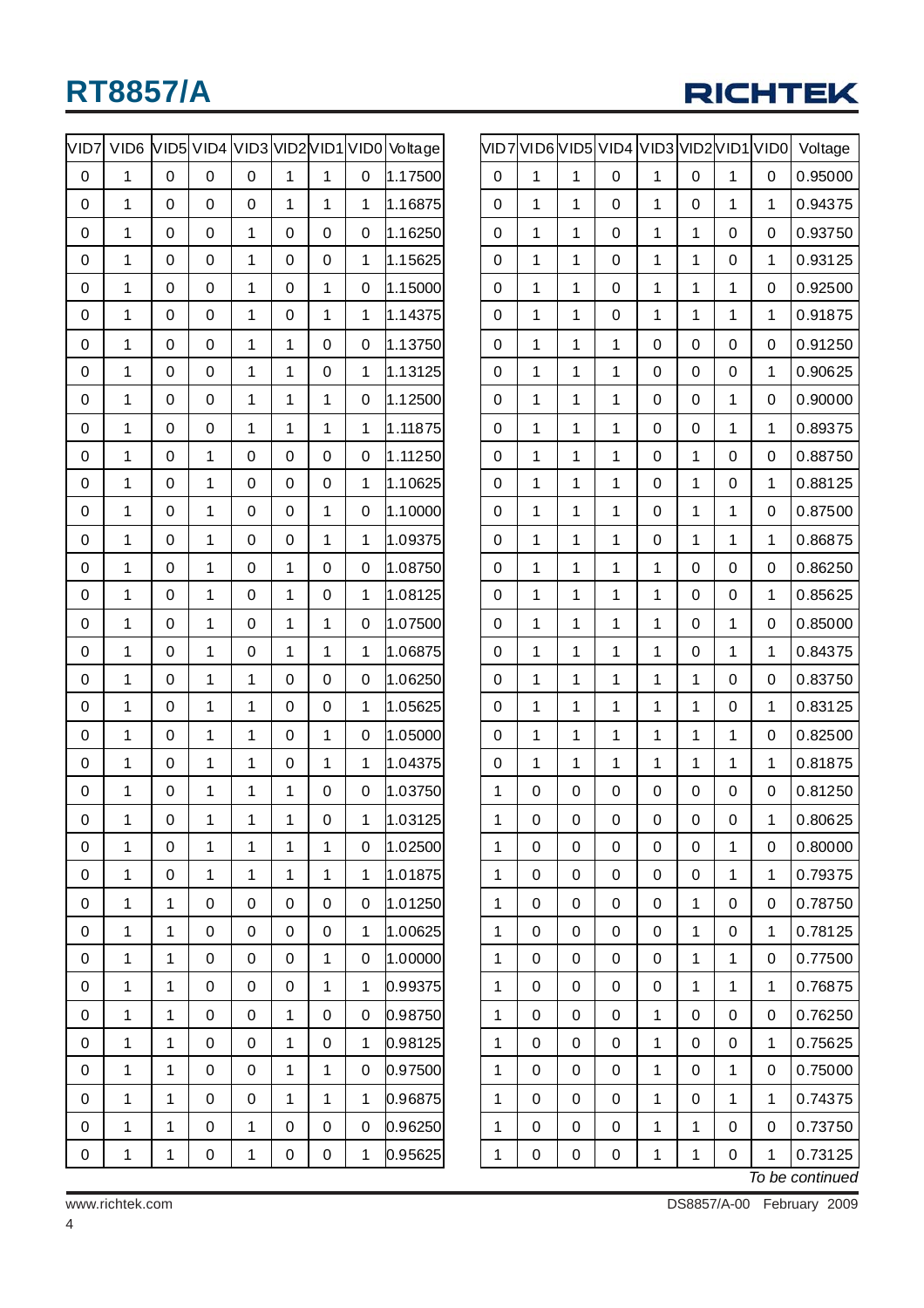# **RT8857/A**

| VID7           | VID <sub>6</sub> |   | VID5 VID4 VID3 VID2 VID1 VID0 |   |                |                |             | Voltage |
|----------------|------------------|---|-------------------------------|---|----------------|----------------|-------------|---------|
| 1              | 0                | 0 | 0                             | 1 | 1              | 1              | 0           | 0.72500 |
| 1              | 0                | 0 | 0                             | 1 | 1              | 1              | 1           | 0.71875 |
| 1              | 0                | 0 | 1                             | 0 | 0              | 0              | 0           | 0.71250 |
| 1              | 0                | 0 | 1                             | 0 | 0              | 0              | 1           | 0.70625 |
| 1              | 0                | 0 | 1                             | 0 | 0              | 1              | 0           | 0.70000 |
| 1              | 0                | 0 | 1                             | 0 | 0              | 1              | 1           | 0.69375 |
| 1              | 0                | 0 | 1                             | 0 | 1              | 0              | 0           | 0.68750 |
| 1              | 0                | 0 | 1                             | 0 | 1              | 0              | 1           | 0.68125 |
| 1              | 0                | 0 | 1                             | 0 | 1              | 1              | 0           | 0.67500 |
| 1              | 0                | 0 | 1                             | 0 | 1              | 1              | 1           | 0.66875 |
| 1              | 0                | 0 | 1                             | 1 | 0              | 0              | 0           | 0.66250 |
| 1              | 0                | 0 | 1                             | 1 | 0              | 0              | 1           | 0.65625 |
| 1              | 0                | 0 | 1                             | 1 | 0              | 1              | 0           | 0.65000 |
| 1              | 0                | 0 | 1                             | 1 | 0              | 1              | 1           | 0.64375 |
| 1              | 0                | 0 | 1                             | 1 | 1              | $\overline{0}$ | 0           | 0.63750 |
| 1              | 0                | 0 | 1                             | 1 | 1              | 0              | 1           | 0.63125 |
| 1              | 0                | 0 | 1                             | 1 | 1              | 1              | 0           | 0.62500 |
| 1              | 0                | 0 | 1                             | 1 | 1              | 1              | 1           | 0.61875 |
| 1              | 0                | 1 | 0                             | 0 | 0              | $\overline{0}$ | 0           | 0.61250 |
| 1              | 0                | 1 | 0                             | 0 | 0              | 0              | 1           | 0.60625 |
| 1              | 0                | 1 | 0                             | 0 | 0              | 1              | 0           | 0.60000 |
| 1              | 0                | 1 | 0                             | 0 | 0              | 1              | 1           | 0.59375 |
| 1              | 0                | 1 | 0                             | 0 | 1              | 0              | 0           | 0.58750 |
| $\overline{1}$ | 0                | 1 | 0                             | 0 | 1              | $\overline{0}$ | 1           | 0.58125 |
| 1              | 0                | 1 | 0                             | 0 | 1              | 1              | 0           | 0.57500 |
| 1              | 0                | 1 | 0                             | 0 | 1              | $\mathbf 1$    | $\mathbf 1$ | 0.56875 |
| 1              | 0                | 1 | 0                             | 1 | 0              | 0              | 0           | 0.56250 |
| 1              | 0                | 1 | 0                             | 1 | 0              | 0              | $\mathbf 1$ | 0.55625 |
| 1              | 0                | 1 | 0                             | 1 | 0              | $\mathbf 1$    | 0           | 0.55000 |
| 1              | 0                | 1 | 0                             | 1 | 0              | $\mathbf 1$    | 1           | 0.54375 |
| $\overline{1}$ | 0                | 1 | 0                             | 1 | 1              | 0              | 0           | 0.53750 |
| 1              | 0                | 1 | 0                             | 1 | $\overline{1}$ | 0              | $\mathbf 1$ | 0.53125 |
| 1              | 0                | 1 | 0                             | 1 | 1              | 1              | 0           | 0.52500 |
| 1              | 0                | 1 | 0                             | 1 | 1              | 1              | 1           | 0.51875 |
| $\overline{1}$ | 0                | 1 | 1                             | 0 | 0              | 0              | 0           | 0.51250 |
| 1              | 0                | 1 | 1                             | 0 | 0              | 0              | 1           | 0.50625 |

|  |  |  |  | VID7VID6VID5VID4VID3VID2VID1VID0 Voltage |
|--|--|--|--|------------------------------------------|
|  |  |  |  | 0.50000                                  |
|  |  |  |  | OFF                                      |
|  |  |  |  | OFF                                      |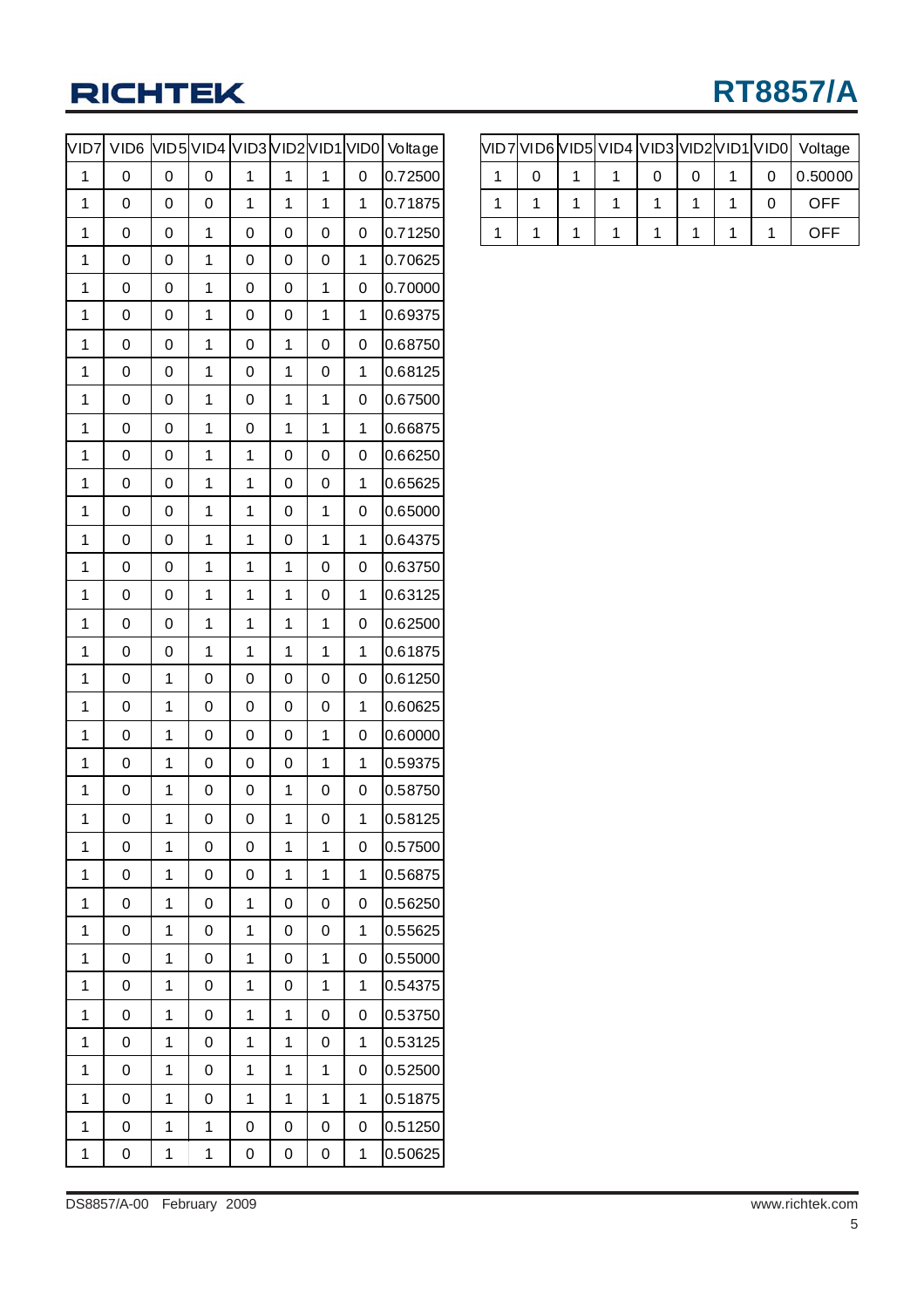

| VID4             | VID <sub>3</sub> | VID <sub>2</sub> | VID1         | VID <sub>0</sub> | VID <sub>5</sub> | VID <sub>6</sub> | <b>Nominal Output Voltage DACOUT</b> |
|------------------|------------------|------------------|--------------|------------------|------------------|------------------|--------------------------------------|
| $\boldsymbol{0}$ | 1                | $\pmb{0}$        | 1            | $\boldsymbol{0}$ | 1                | 1                | 1.60000V                             |
| $\mathsf 0$      | 1                | $\mathbf 0$      | $\mathbf{1}$ | $\pmb{0}$        | $\mathbf{1}$     | $\pmb{0}$        | 1.59375V                             |
| $\mathbf 0$      | 1                | $\mathbf 0$      | $\mathbf 1$  | 1                | $\mathbf 0$      | 1                | 1.58750V                             |
| $\mathbf 0$      | 1                | $\boldsymbol{0}$ | $\mathbf{1}$ | $\mathbf{1}$     | $\pmb{0}$        | $\pmb{0}$        | 1.58125V                             |
| $\mathbf 0$      | 1                | $\boldsymbol{0}$ | $\mathbf 1$  | 1                | $\mathbf{1}$     | $\mathbf 1$      | 1.57500V                             |
| $\mathbf 0$      | 1                | $\boldsymbol{0}$ | $\mathbf 1$  | 1                | $\mathbf{1}$     | 0                | 1.56875V                             |
| $\mathbf 0$      | 1                | $\mathbf{1}$     | $\mathsf 0$  | $\pmb{0}$        | $\mathbf 0$      | $\mathbf 1$      | 1.56250V                             |
| $\mathbf 0$      | $\overline{1}$   | $\mathbf{1}$     | $\mathsf 0$  | $\pmb{0}$        | $\mathbf 0$      | $\mathbf 0$      | 1.55625V                             |
| $\mathbf 0$      | 1                | $\mathbf{1}$     | $\pmb{0}$    | $\pmb{0}$        | $\mathbf{1}$     | $\mathbf 1$      | 1.55000V                             |
| $\mathbf 0$      | 1                | $\mathbf{1}$     | $\mathsf 0$  | $\pmb{0}$        | $\mathbf{1}$     | $\mathsf 0$      | 1.54375V                             |
| $\mathbf 0$      | 1                | $\mathbf{1}$     | $\pmb{0}$    | $\mathbf{1}$     | $\boldsymbol{0}$ | 1                | 1.53750V                             |
| $\mathbf 0$      | 1                | $\mathbf{1}$     | $\pmb{0}$    | 1                | $\mathsf 0$      | $\pmb{0}$        | 1.53125V                             |
| $\mathbf 0$      | 1                | $\mathbf{1}$     | $\mathsf 0$  | 1                | $\mathbf{1}$     | $\mathbf 1$      | 1.52500V                             |
| $\mathbf 0$      | $\overline{1}$   | $\mathbf{1}$     | $\mathsf 0$  | $\mathbf{1}$     | $\mathbf{1}$     | $\mathbf 0$      | 1.51875V                             |
| $\mathbf 0$      | 1                | $\mathbf{1}$     | $\mathbf 1$  | $\pmb{0}$        | $\mathbf 0$      | $\mathbf{1}$     | 1.51250V                             |
| $\mathbf 0$      | 1                | $\mathbf{1}$     | $\mathbf 1$  | $\pmb{0}$        | $\pmb{0}$        | $\pmb{0}$        | 1.50625V                             |
| $\mathbf 0$      | 1                | $\mathbf{1}$     | 1            | $\pmb{0}$        | $\mathbf{1}$     | $\mathbf{1}$     | 1.50000V                             |
| $\boldsymbol{0}$ | 1                | $\mathbf{1}$     | 1            | $\pmb{0}$        | 1                | $\pmb{0}$        | 1.49375V                             |
| $\mathsf 0$      | $\overline{1}$   | $\mathbf 1$      | $\mathbf{1}$ | $\mathbf{1}$     | $\mathbf 0$      | $\mathbf 1$      | 1.48750V                             |
| $\mathbf 0$      | 1                | $\mathbf{1}$     | $\mathbf{1}$ | $\mathbf{1}$     | $\mathbf 0$      | $\pmb{0}$        | 1.48125V                             |
| $\mathbf 0$      | 1                | $\mathbf{1}$     | $\mathbf 1$  | $\mathbf{1}$     | $\mathbf 1$      | $\mathbf 1$      | 1.47500V                             |
| $\boldsymbol{0}$ | 1                | $\mathbf 1$      | 1            | 1                | $\mathbf{1}$     | $\pmb{0}$        | 1.46875V                             |
| 1                | $\boldsymbol{0}$ | $\boldsymbol{0}$ | $\pmb{0}$    | $\pmb{0}$        | $\mathsf 0$      | 1                | 1.46250V                             |
| 1                | $\boldsymbol{0}$ | $\mathbf 0$      | $\mathsf 0$  | $\pmb{0}$        | $\mathsf 0$      | $\mathsf 0$      | 1.45625V                             |
| $\mathbf 1$      | $\pmb{0}$        | $\mathbf 0$      | $\mathbf 0$  | $\pmb{0}$        | $\mathbf{1}$     | $\mathbf{1}$     | 1.45000V                             |
| $\mathbf 1$      | $\boldsymbol{0}$ | $\boldsymbol{0}$ | $\pmb{0}$    | $\pmb{0}$        | $\mathbf{1}$     | $\pmb{0}$        | 1.44375V                             |
| $\mathbf 1$      | $\pmb{0}$        | $\mathbf 0$      | $\pmb{0}$    | $\mathbf{1}$     | $\boldsymbol{0}$ | $\mathbf{1}$     | 1.43750V                             |
| 1                | 0                | 0                | 0            | $\mathbf 1$      | 0                | $\pmb{0}$        | 1.43125V                             |
| 1                | $\mathbf 0$      | $\mathbf 0$      | $\mathbf 0$  | $\mathbf{1}$     | $\mathbf{1}$     | $\mathbf{1}$     | 1.42500V                             |
| 1                | $\mathbf 0$      | $\mathbf 0$      | $\pmb{0}$    | $\mathbf{1}$     | $\mathbf{1}$     | $\pmb{0}$        | 1.41875V                             |
| $\mathbf{1}$     | $\pmb{0}$        | $\pmb{0}$        | $\mathbf{1}$ | $\mathbf 0$      | $\mathbf 0$      | $\mathbf 1$      | 1.41250V                             |
| $\mathbf{1}$     | $\mathbf 0$      | $\mathsf 0$      | $\mathbf{1}$ | $\mathbf 0$      | $\mathbf 0$      | $\pmb{0}$        | 1.40625V                             |
| 1                | $\pmb{0}$        | $\pmb{0}$        | $\mathbf{1}$ | $\mathbf 0$      | $\mathbf{1}$     | $\mathbf{1}$     | 1.40000V                             |
| 1                | $\mathbf 0$      | $\mathbf 0$      | $\mathbf 1$  | $\mathbf 0$      | $\mathbf 1$      | $\pmb{0}$        | 1.39375V                             |
| 1                | $\mathbf 0$      | $\mathbf 0$      | 1            | $\mathbf{1}$     | $\mathbf 0$      | 1                | 1.38750V                             |
| 1                | $\mathbf 0$      | $\mathbf 0$      | 1            | $\mathbf{1}$     | $\pmb{0}$        | $\mathbf 0$      | 1.38125V                             |
| 1                | $\mathbf 0$      | 0                | 1            | $\mathbf{1}$     | $\mathbf{1}$     | 1                | 1.37500V                             |
| $\mathbf{1}$     | $\mathbf 0$      | $\mathbf 0$      | $\mathbf{1}$ | $\mathbf{1}$     | $\mathbf{1}$     | $\pmb{0}$        | 1.36875V                             |
| $\mathbf{1}$     | $\mathbf 0$      | $\mathbf{1}$     | $\mathbf 0$  | $\mathsf 0$      | $\mathbf 0$      | $\mathbf{1}$     | 1.36250V                             |

**Table 2. Output Voltage Program (VRD10.x + VID6)**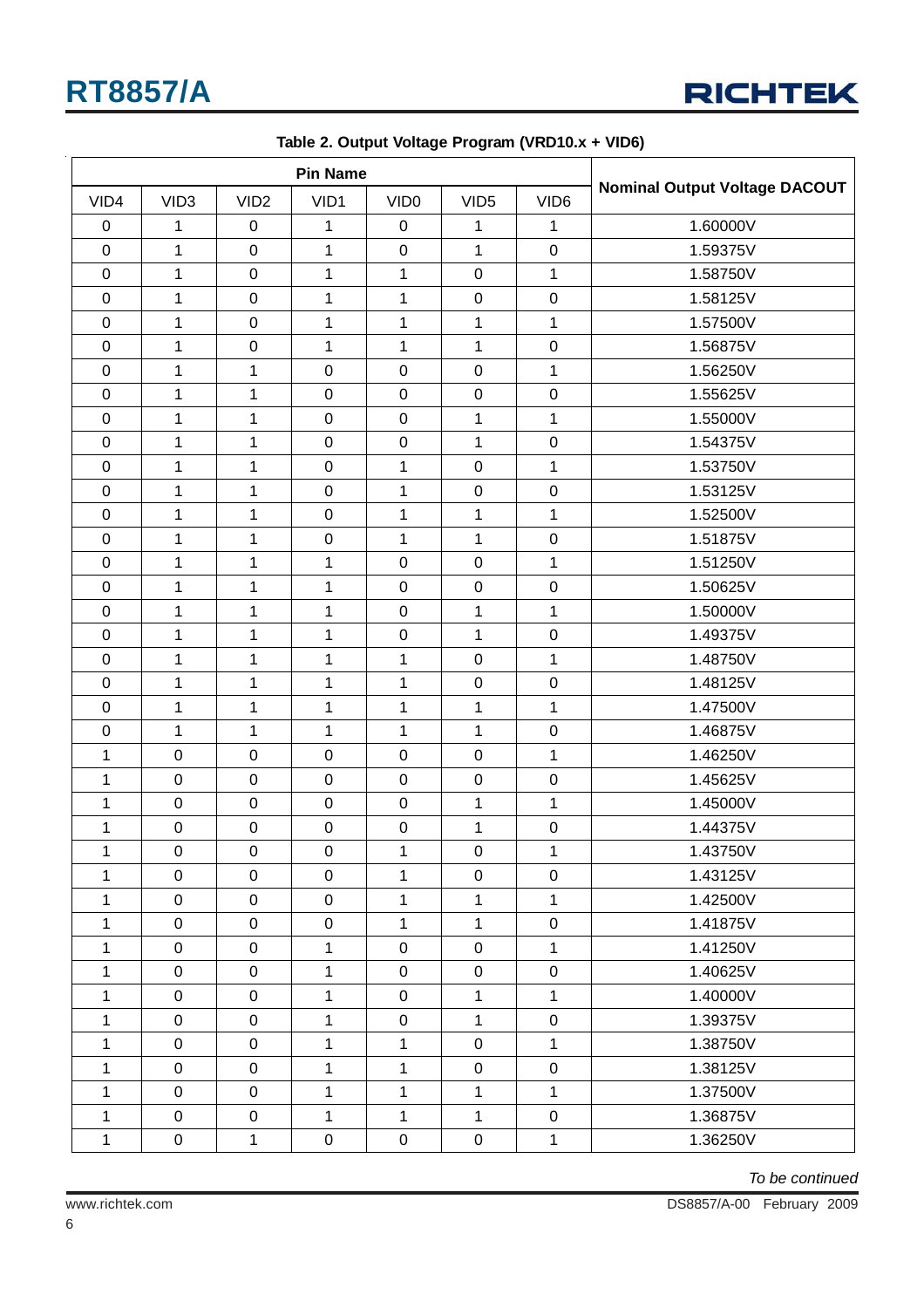| VID4         | VID <sub>3</sub> | VID <sub>2</sub> | VID1             | VID <sub>0</sub> | VID <sub>5</sub>    | VID <sub>6</sub> | <b>Nominal Output Voltage DACOUT</b> |
|--------------|------------------|------------------|------------------|------------------|---------------------|------------------|--------------------------------------|
| 1            | $\mathbf 0$      | 1                | $\mathbf 0$      | $\boldsymbol{0}$ | $\pmb{0}$           | $\pmb{0}$        | 1.35625V                             |
| $\mathbf 1$  | $\mathbf 0$      | $\mathbf{1}$     | $\pmb{0}$        | $\mathsf 0$      | 1                   | $\mathbf 1$      | 1.35000V                             |
| $\mathbf{1}$ | $\boldsymbol{0}$ | $\mathbf{1}$     | $\pmb{0}$        | $\mathsf 0$      | $\mathbf{1}$        | $\pmb{0}$        | 1.34375V                             |
| 1            | $\boldsymbol{0}$ | 1                | $\pmb{0}$        | $\mathbf{1}$     | $\mathbf 0$         | $\mathbf{1}$     | 1.33750V                             |
| 1            | $\mathbf 0$      | $\mathbf{1}$     | $\mathbf 0$      | 1                | $\mathbf 0$         | $\pmb{0}$        | 1.33125V                             |
| 1            | $\pmb{0}$        | 1                | $\boldsymbol{0}$ | 1                | 1                   | $\mathbf 1$      | 1.32500V                             |
| 1            | $\boldsymbol{0}$ | $\mathbf{1}$     | $\boldsymbol{0}$ | 1                | $\mathbf{1}$        | $\pmb{0}$        | 1.31875V                             |
| 1            | $\boldsymbol{0}$ | $\mathbf{1}$     | $\mathbf 1$      | $\pmb{0}$        | $\pmb{0}$           | $\mathbf{1}$     | 1.31250V                             |
| $\mathbf{1}$ | $\mathbf 0$      | $\mathbf 1$      | $\mathbf 1$      | $\pmb{0}$        | $\pmb{0}$           | $\pmb{0}$        | 1.30625V                             |
| 1            | $\boldsymbol{0}$ | 1                | $\mathbf 1$      | $\mathbf 0$      | $\mathbf{1}$        | $\mathbf{1}$     | 1.30000V                             |
| 1            | $\boldsymbol{0}$ | 1                | $\mathbf 1$      | $\mathsf 0$      | 1                   | $\pmb{0}$        | 1.29375V                             |
| 1            | $\boldsymbol{0}$ | 1                | 1                | 1                | $\pmb{0}$           | $\mathbf{1}$     | 1.28750V                             |
| 1            | $\boldsymbol{0}$ | 1                | 1                | 1                | $\pmb{0}$           | $\pmb{0}$        | 1.28125V                             |
| 1            | $\mathbf 0$      | 1                | $\mathbf 1$      | $\mathbf 1$      | 1                   | $\mathbf 1$      | 1.27500V                             |
| $\mathbf 1$  | $\boldsymbol{0}$ | $\mathbf 1$      | $\mathbf{1}$     | $\mathbf 1$      | $\mathbf{1}$        | $\mathbf 0$      | 1.26875V                             |
| 1            | $\mathbf{1}$     | $\pmb{0}$        | $\pmb{0}$        | $\mathbf 0$      | $\pmb{0}$           | $\mathbf 1$      | 1.26250V                             |
| 1            | $\mathbf{1}$     | $\mathbf 0$      | $\mathbf 0$      | $\mathbf 0$      | $\pmb{0}$           | $\pmb{0}$        | 1.25625V                             |
| 1            | $\mathbf{1}$     | $\pmb{0}$        | $\pmb{0}$        | $\pmb{0}$        | 1                   | $\mathbf{1}$     | 1.25000V                             |
| 1            | $\mathbf 1$      | $\pmb{0}$        | $\pmb{0}$        | $\mathsf 0$      | $\mathbf{1}$        | $\pmb{0}$        | 1.24375V                             |
| 1            | $\mathbf{1}$     | $\pmb{0}$        | $\pmb{0}$        | 1                | $\pmb{0}$           | $\mathbf{1}$     | 1.23750V                             |
| $\mathbf 1$  | $\mathbf{1}$     | $\pmb{0}$        | $\pmb{0}$        | $\mathbf 1$      | $\pmb{0}$           | $\mathbf 0$      | 1.23125V                             |
| 1            | $\mathbf 1$      | $\pmb{0}$        | $\pmb{0}$        | 1                | 1                   | $\mathbf{1}$     | 1.22500V                             |
| 1            | $\mathbf{1}$     | $\pmb{0}$        | $\pmb{0}$        | $\mathbf{1}$     | $\mathbf{1}$        | $\pmb{0}$        | 1.21875V                             |
| 1            | $\mathbf 1$      | $\boldsymbol{0}$ | 1                | $\mathbf 0$      | $\pmb{0}$           | $\mathbf{1}$     | 1.21250V                             |
| 1            | $\mathbf 1$      | $\pmb{0}$        | $\mathbf 1$      | $\mathbf 0$      | $\pmb{0}$           | $\pmb{0}$        | 1.20625V                             |
| $\mathbf 1$  | $\mathbf 1$      | $\pmb{0}$        | $\mathbf 1$      | $\mathbf 0$      | 1                   | $\mathbf 1$      | 1.20000V                             |
| $\mathbf 1$  | $\mathbf{1}$     | $\pmb{0}$        | $\mathbf 1$      | $\mathsf 0$      | $\mathbf{1}$        | $\mathbf 0$      | 1.19375V                             |
| 1            | $\mathbf 1$      | $\pmb{0}$        | $\mathbf{1}$     | $\mathbf{1}$     | $\mathbf 0$         | $\mathbf{1}$     | 1.18750V                             |
| $\mathbf{1}$ | $\mathbf{1}$     | $\mathbf 0$      | $\mathbf{1}$     | $\mathbf{1}$     | $\pmb{0}$           | $\pmb{0}$        | 1.18125V                             |
| 1            | $\mathbf 1$      | $\pmb{0}$        | 1                | 1                | 1                   | $\mathbf{1}$     | 1.17500V                             |
| 1            | $\mathbf{1}$     | $\pmb{0}$        | 1                | 1                | $\mathbf{1}$        | $\pmb{0}$        | 1.16875V                             |
| 1            | $\mathbf{1}$     | $\mathbf{1}$     | $\mathsf 0$      | $\pmb{0}$        | $\mathsf{O}\xspace$ | $\mathbf{1}$     | 1.16250V                             |
| 1            | $\mathbf{1}$     | $\mathbf{1}$     | $\mathsf 0$      | $\boldsymbol{0}$ | $\pmb{0}$           | $\mathbf 0$      | 1,15625V                             |
| 1            | $\mathbf 1$      | 1                | $\mathsf 0$      | $\boldsymbol{0}$ | $\mathbf{1}$        | $\mathbf{1}$     | 1.15000V                             |
| 1            | $\mathbf{1}$     | $\mathbf{1}$     | $\mathbf 0$      | $\boldsymbol{0}$ | $\mathbf{1}$        | $\pmb{0}$        | 1.14375V                             |
| 1            | $\mathbf{1}$     | 1                | $\mathbf 0$      | $\mathbf{1}$     | $\mathsf 0$         | $\mathbf{1}$     | 1.13750V                             |
| 1            | $\mathbf{1}$     | 1                | $\pmb{0}$        | 1                | $\mathsf 0$         | $\pmb{0}$        | 1.13125V                             |
| 1            | $\mathbf{1}$     | $\mathbf{1}$     | $\mathsf 0$      | $\mathbf{1}$     | $\mathbf{1}$        | $\mathbf{1}$     | 1.12500V                             |
| $\mathbf{1}$ | $\mathbf{1}$     | $\mathbf{1}$     | $\pmb{0}$        | $\mathbf{1}$     | $\mathbf{1}$        | $\mathbf 0$      | 1.11875V                             |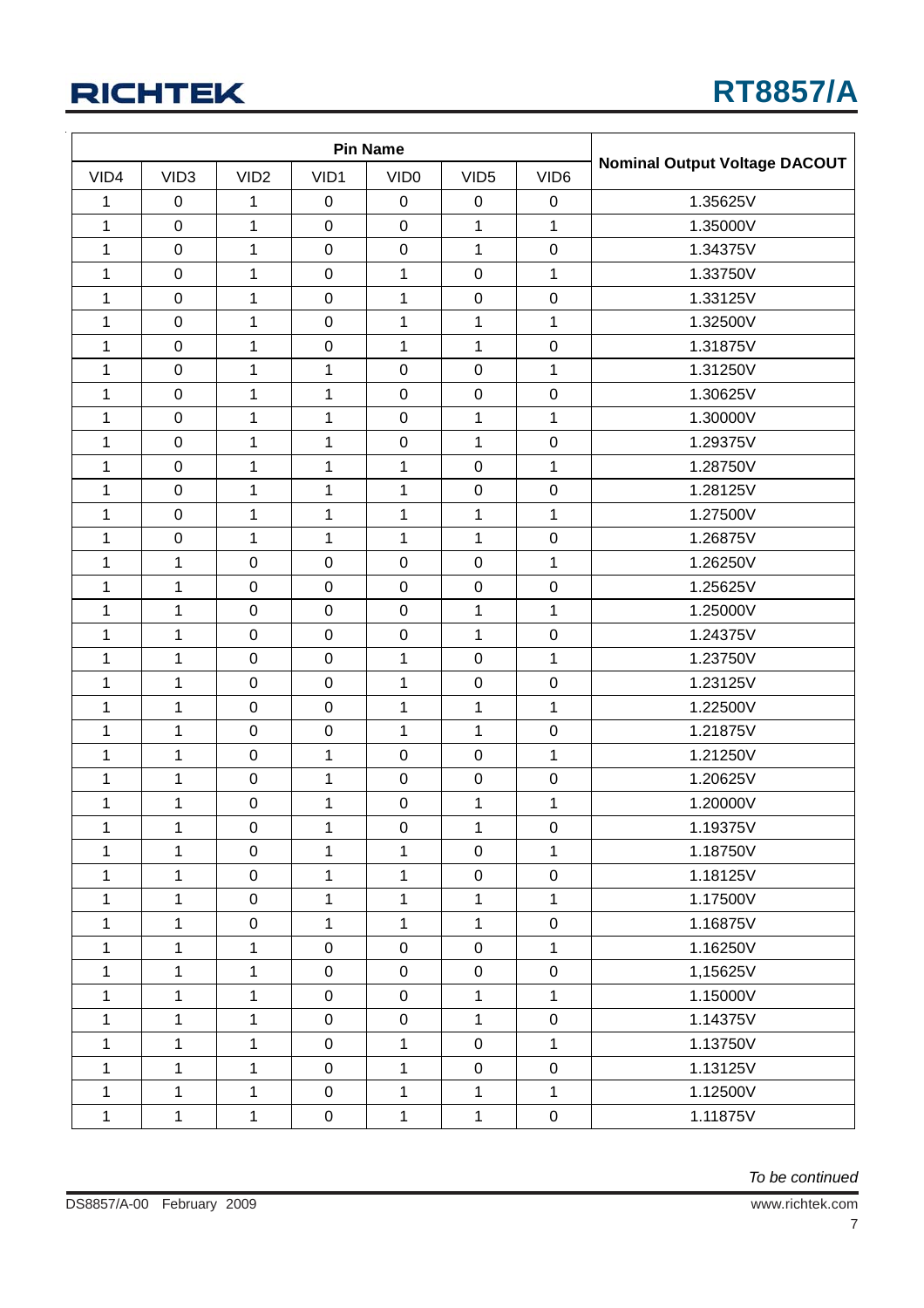

| VID4             | VID <sub>3</sub> | VID <sub>2</sub> | VID1             | VID <sub>0</sub>    | VID <sub>5</sub> | VID <sub>6</sub> | <b>Nominal Output Voltage DACOUT</b> |
|------------------|------------------|------------------|------------------|---------------------|------------------|------------------|--------------------------------------|
| 1                | 1                | 1                | 1                | $\pmb{0}$           | $\pmb{0}$        | 1                | 1.11250V                             |
| $\mathbf 1$      | $\mathbf 1$      | $\mathbf{1}$     | $\mathbf 1$      | $\pmb{0}$           | $\mathsf 0$      | $\pmb{0}$        | 1.10625V                             |
| 1                | $\mathbf 1$      | $\mathbf{1}$     | $\mathbf{1}$     | $\mathbf 0$         | 1                | $\mathbf{1}$     | 1.10000V                             |
| 1                | $\mathbf 1$      | $\mathbf 1$      | 1                | $\mathsf 0$         | $\mathbf{1}$     | $\mathbf 0$      | 1.09375V                             |
| 1                | 1                | 1                | $\mathbf 1$      | $\mathbf 1$         | $\mathsf 0$      | $\mathbf{1}$     | <b>OFF</b>                           |
| 1                | 1                | $\mathbf 1$      | 1                | $\mathbf{1}$        | $\pmb{0}$        | $\pmb{0}$        | <b>OFF</b>                           |
| $\mathbf 1$      | 1                | $\mathbf{1}$     | $\mathbf 1$      | $\mathbf 1$         | $\mathbf{1}$     | $\mathbf{1}$     | <b>OFF</b>                           |
| 1                | $\mathbf{1}$     | $\mathbf{1}$     | $\mathbf 1$      | $\mathbf{1}$        | $\mathbf 1$      | $\pmb{0}$        | <b>OFF</b>                           |
| $\mathbf 0$      | $\boldsymbol{0}$ | $\mathsf 0$      | $\pmb{0}$        | $\mathbf 0$         | $\mathsf 0$      | $\mathbf{1}$     | 1.08750V                             |
| $\boldsymbol{0}$ | $\pmb{0}$        | $\mathbf 0$      | $\boldsymbol{0}$ | $\pmb{0}$           | $\boldsymbol{0}$ | $\pmb{0}$        | 1.08125V                             |
| $\mathbf 0$      | $\mathbf 0$      | $\boldsymbol{0}$ | $\pmb{0}$        | $\pmb{0}$           | 1                | 1                | 1.07500V                             |
| $\mathbf 0$      | $\pmb{0}$        | $\pmb{0}$        | $\pmb{0}$        | $\pmb{0}$           | $\mathbf{1}$     | $\pmb{0}$        | 1.06875V                             |
| $\pmb{0}$        | $\boldsymbol{0}$ | $\boldsymbol{0}$ | $\pmb{0}$        | 1                   | $\mathsf 0$      | 1                | 1.06250V                             |
| $\mathbf 0$      | $\mathbf 0$      | $\pmb{0}$        | $\pmb{0}$        | $\mathbf 1$         | $\pmb{0}$        | $\pmb{0}$        | 1.05625V                             |
| $\mathbf 0$      | $\mathbf 0$      | $\mathbf 0$      | $\mathbf 0$      | $\mathbf{1}$        | $\mathbf{1}$     | $\mathbf 1$      | 1.05000V                             |
| $\pmb{0}$        | $\pmb{0}$        | $\pmb{0}$        | $\pmb{0}$        | $\mathbf{1}$        | 1                | $\pmb{0}$        | 1.04375V                             |
| $\mathbf 0$      | $\mathbf 0$      | $\mathbf 0$      | $\mathbf{1}$     | $\mathbf 0$         | $\mathbf 0$      | $\mathbf{1}$     | 1.03750V                             |
| $\boldsymbol{0}$ | $\mathbf 0$      | $\boldsymbol{0}$ | 1                | $\pmb{0}$           | $\pmb{0}$        | $\pmb{0}$        | 1.03125V                             |
| $\mathbf 0$      | $\pmb{0}$        | $\pmb{0}$        | 1                | $\pmb{0}$           | $\mathbf{1}$     | $\mathbf{1}$     | 1.02500V                             |
| $\mathbf 0$      | $\boldsymbol{0}$ | $\pmb{0}$        | $\mathbf 1$      | $\mathbf 0$         | $\mathbf 1$      | $\mathbf 0$      | 1.01875V                             |
| $\mathbf 0$      | $\mathbf 0$      | $\mathsf 0$      | $\mathbf{1}$     | $\mathbf{1}$        | $\mathsf 0$      | $\mathbf{1}$     | 1.01250V                             |
| $\boldsymbol{0}$ | $\pmb{0}$        | $\pmb{0}$        | 1                | $\mathbf 1$         | $\mathsf 0$      | $\pmb{0}$        | 1.00625V                             |
| $\mathbf 0$      | $\boldsymbol{0}$ | $\pmb{0}$        | $\mathbf{1}$     | $\mathbf{1}$        | $\mathbf{1}$     | $\mathbf{1}$     | 1.00000V                             |
| $\mathbf 0$      | $\mathbf 0$      | $\boldsymbol{0}$ | $\mathbf 1$      | $\mathbf 1$         | $\mathbf{1}$     | $\mathbf 0$      | 0.99375V                             |
| $\boldsymbol{0}$ | $\boldsymbol{0}$ | 1                | $\boldsymbol{0}$ | $\pmb{0}$           | $\mathsf 0$      | 1                | 0.98750V                             |
| $\mathbf 0$      | $\boldsymbol{0}$ | $\mathbf 1$      | $\boldsymbol{0}$ | $\pmb{0}$           | $\mathbf 0$      | $\pmb{0}$        | 0.98125V                             |
| $\mathbf 0$      | $\pmb{0}$        | 1                | $\pmb{0}$        | $\pmb{0}$           | $\mathbf 1$      | $\mathbf{1}$     | 0.97500V                             |
| $\mathbf 0$      | $\pmb{0}$        | $\mathbf{1}$     | $\mathbf 0$      | $\pmb{0}$           | $\mathbf{1}$     | $\pmb{0}$        | 0.96875V                             |
| $\pmb{0}$        | $\pmb{0}$        | $\mathbf{1}$     | $\mathbf 0$      | $\mathbf{1}$        | $\mathbf 0$      | $\mathbf{1}$     | 0.96250V                             |
| $\boldsymbol{0}$ | $\pmb{0}$        | $\mathbf 1$      | $\mathbf 0$      | 1                   | 0                | $\mathbf 0$      | 0.95625V                             |
| $\pmb{0}$        | $\pmb{0}$        | $\mathbf{1}$     | $\pmb{0}$        | $\mathbf{1}$        | $\mathbf{1}$     | $\mathbf{1}$     | 0.95000V                             |
| $\pmb{0}$        | $\pmb{0}$        | $\mathbf{1}$     | $\pmb{0}$        | $\mathbf 1$         | $\mathbf{1}$     | $\pmb{0}$        | 0.94375V                             |
| $\boldsymbol{0}$ | $\pmb{0}$        | $\mathbf{1}$     | $\mathbf 1$      | $\mathsf{O}\xspace$ | $\mathsf 0$      | $\mathbf 1$      | 0.93750V                             |
| $\boldsymbol{0}$ | $\pmb{0}$        | $\mathbf{1}$     | $\mathbf 1$      | $\mathsf{O}\xspace$ | $\boldsymbol{0}$ | $\pmb{0}$        | 0.93125V                             |
| $\boldsymbol{0}$ | $\pmb{0}$        | $\mathbf{1}$     | $\mathbf 1$      | $\mathsf{O}\xspace$ | $\mathbf{1}$     | $\mathbf 1$      | 0.92500V                             |
| $\pmb{0}$        | $\pmb{0}$        | $\mathbf{1}$     | $\mathbf{1}$     | $\pmb{0}$           | $\mathbf{1}$     | $\pmb{0}$        | 0.91875V                             |
| $\pmb{0}$        | $\pmb{0}$        | $\mathbf{1}$     | 1                | $\mathbf{1}$        | $\boldsymbol{0}$ | $\mathbf{1}$     | 0.91250V                             |
| $\pmb{0}$        | $\pmb{0}$        | $\mathbf{1}$     | $\mathbf{1}$     | $\mathbf{1}$        | $\pmb{0}$        | $\mathbf 0$      | 0.90625V                             |
| $\pmb{0}$        | $\pmb{0}$        | $\mathbf{1}$     | $\mathbf{1}$     | $\mathbf{1}$        | $\mathbf{1}$     | $\mathbf{1}$     | 0.90000V                             |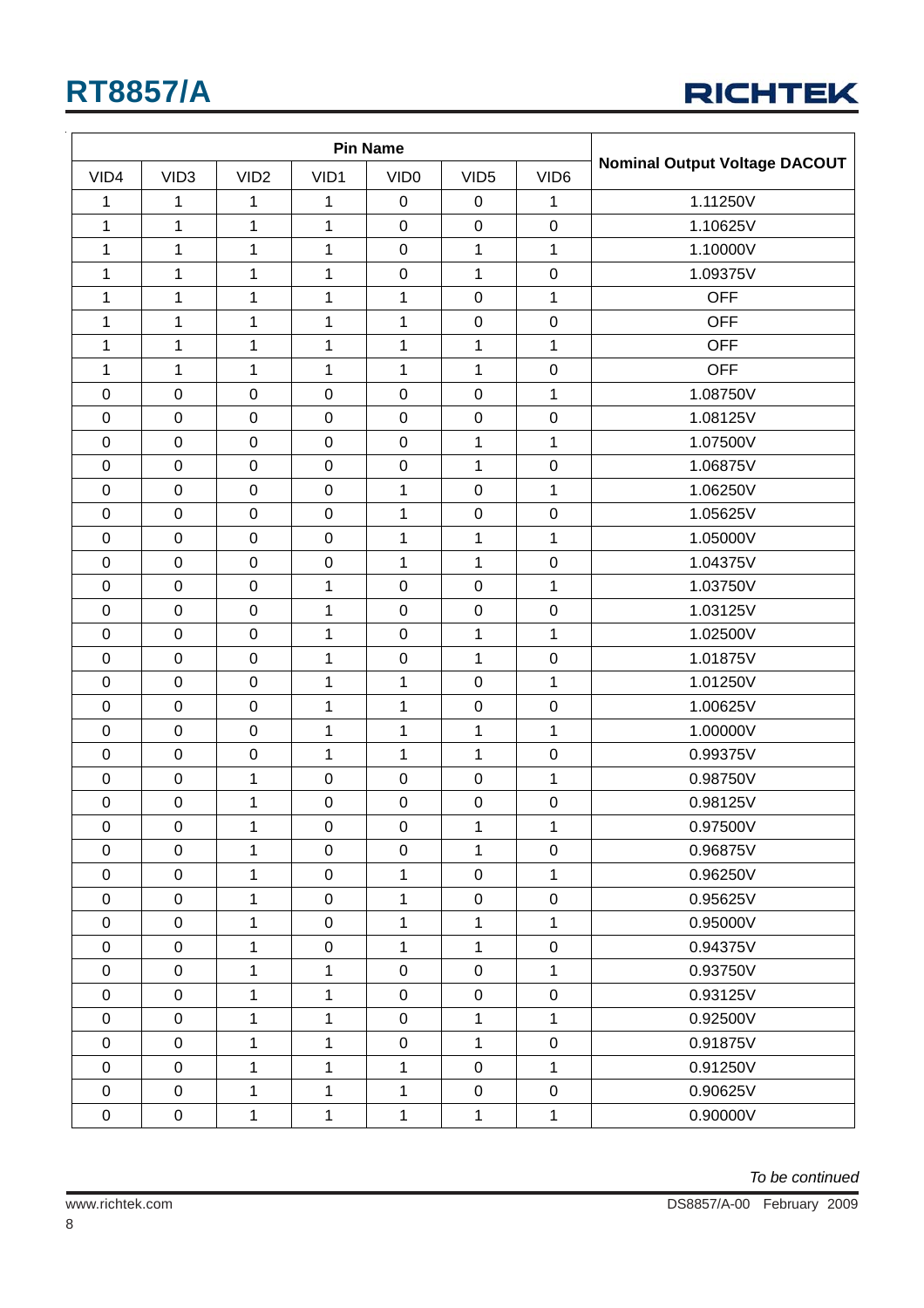| VID4     | VID <sub>3</sub> | VID <sub>2</sub> | VID1     | VID <sub>0</sub> | VID <sub>5</sub> | VID <sub>6</sub> | <b>Nominal Output Voltage DACOUT</b> |
|----------|------------------|------------------|----------|------------------|------------------|------------------|--------------------------------------|
| 0        | $\Omega$         |                  |          |                  |                  | $\Omega$         | 0.89375V                             |
| 0        |                  | $\Omega$         | $\Omega$ | $\Omega$         | $\Omega$         |                  | 0.88750V                             |
| $\Omega$ |                  | $\Omega$         | $\Omega$ | $\Omega$         | $\Omega$         | 0                | 0.88125V                             |
| $\Omega$ |                  | $\Omega$         | $\Omega$ | $\Omega$         |                  |                  | 0.87500V                             |
| $\Omega$ |                  | $\Omega$         | $\Omega$ | $\Omega$         |                  | 0                | 0.86875V                             |
| $\Omega$ |                  | $\Omega$         | $\Omega$ |                  | $\Omega$         |                  | 0.86250V                             |
| $\Omega$ |                  | $\Omega$         | $\Omega$ |                  | $\Omega$         | 0                | 0.85625V                             |
| $\Omega$ |                  | $\Omega$         | $\Omega$ |                  |                  |                  | 0.85000V                             |
| $\Omega$ |                  | $\Omega$         | $\Omega$ |                  |                  | 0                | 0.84375V                             |
| $\Omega$ |                  | $\Omega$         | 1        | $\Omega$         | $\Omega$         | 1                | 0.83750V                             |
| 0        |                  | $\Omega$         |          | 0                | 0                | 0                | 0.83125V                             |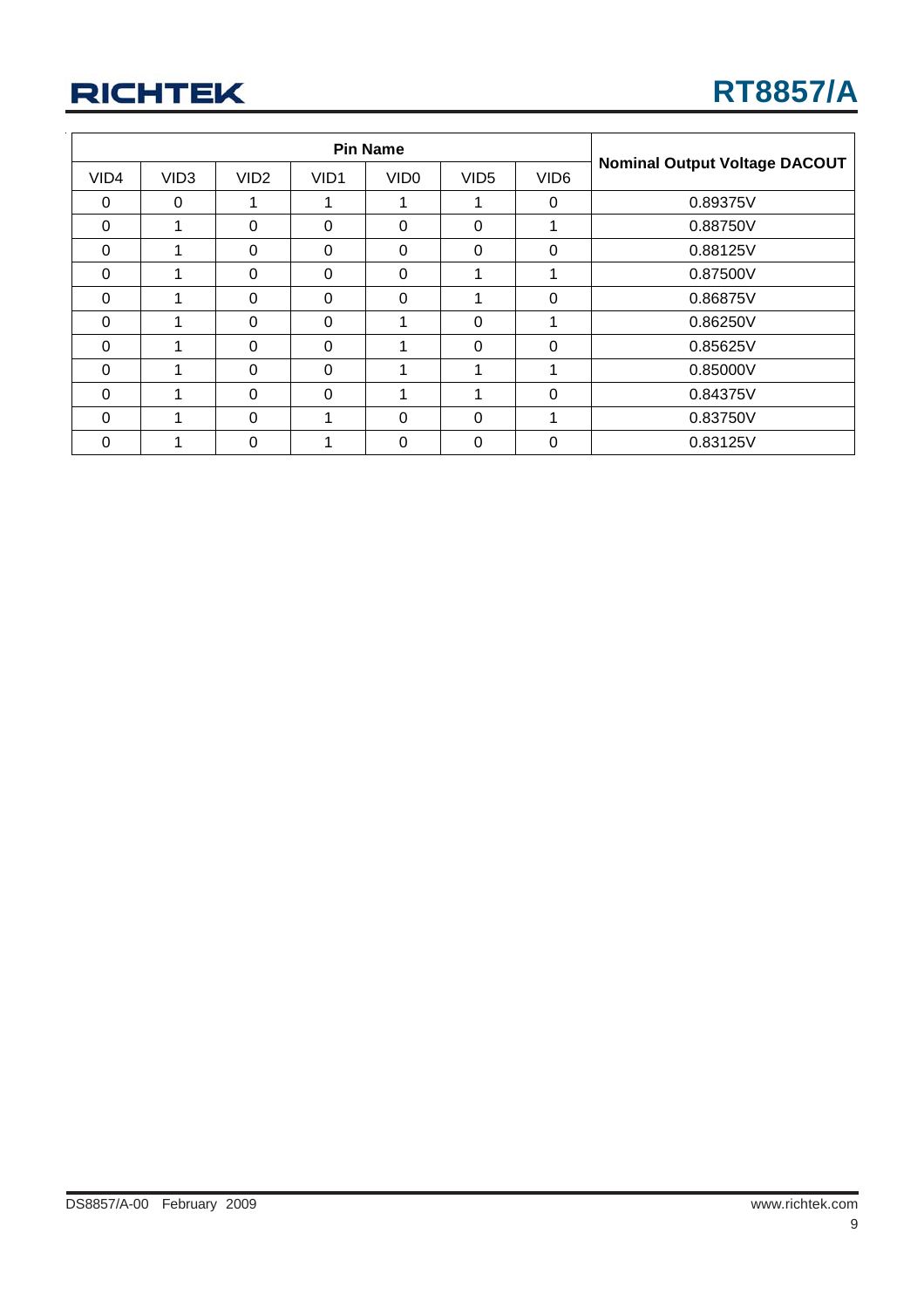

| VID4           | VID <sub>3</sub> | VID <sub>2</sub> | VID1         | VID <sub>0</sub> | Nominal Output Voltage DACOUT |
|----------------|------------------|------------------|--------------|------------------|-------------------------------|
| $\mathbf 0$    | $\pmb{0}$        | $\pmb{0}$        | $\pmb{0}$    | $\mathbf 0$      | 1.550                         |
| $\mathbf 0$    | $\mathbf 0$      | $\pmb{0}$        | $\mathbf 0$  | $\mathbf{1}$     | 1.525                         |
| $\pmb{0}$      | $\pmb{0}$        | $\pmb{0}$        | $\mathbf{1}$ | $\pmb{0}$        | 1.500                         |
| $\mathbf 0$    | $\mathbf 0$      | $\mathsf 0$      | $\mathbf{1}$ | $\mathbf{1}$     | 1.475                         |
| $\mathbf 0$    | $\pmb{0}$        | $\mathbf{1}$     | $\pmb{0}$    | $\mathbf 0$      | 1.450                         |
| $\pmb{0}$      | $\pmb{0}$        | $\mathbf{1}$     | $\pmb{0}$    | $\mathbf 1$      | 1.425                         |
| $\pmb{0}$      | $\pmb{0}$        | $\mathbf{1}$     | $\mathbf 1$  | $\mathbf 0$      | 1.400                         |
| $\mathbf 0$    | $\mathbf 0$      | $\mathbf{1}$     | $\mathbf{1}$ | $\mathbf{1}$     | 1.375                         |
| $\mathbf 0$    | $\mathbf{1}$     | 0                | $\pmb{0}$    | $\mathbf 0$      | 1.350                         |
| $\pmb{0}$      | $\mathbf 1$      | $\pmb{0}$        | $\mathsf 0$  | $\mathbf{1}$     | 1.325                         |
| $\mathbf 0$    | $\mathbf 1$      | $\mathsf 0$      | $\mathbf{1}$ | $\mathbf 0$      | 1.200                         |
| $\mathbf 0$    | $\mathbf 1$      | $\pmb{0}$        | $\mathbf{1}$ | $\mathbf{1}$     | 1.275                         |
| $\mathbf 0$    | $\mathbf 1$      | $\mathbf{1}$     | $\mathbf 0$  | $\mathbf 0$      | 1.250                         |
| $\mathbf 0$    | $\mathbf 1$      | $\mathbf{1}$     | $\mathsf 0$  | $\mathbf{1}$     | 1.225                         |
| $\mathbf 0$    | $\mathbf 1$      | $\mathbf{1}$     | $\mathbf{1}$ | $\mathbf 0$      | 1.200                         |
| $\mathbf 0$    | $\mathbf{1}$     | $\mathbf{1}$     | $\mathbf{1}$ | $\mathbf{1}$     | 1.175                         |
| $\mathbf{1}$   | $\pmb{0}$        | 0                | $\pmb{0}$    | $\pmb{0}$        | 1.150                         |
| $\mathbf{1}$   | $\pmb{0}$        | $\pmb{0}$        | $\pmb{0}$    | $\mathbf{1}$     | 1.125                         |
| $\mathbf{1}$   | $\pmb{0}$        | $\pmb{0}$        | $\mathbf{1}$ | $\mathbf 0$      | 1.100                         |
| $\mathbf{1}$   | $\pmb{0}$        | $\pmb{0}$        | $\mathbf{1}$ | $\mathbf{1}$     | 1.075                         |
| $\mathbf{1}$   | $\pmb{0}$        | $\mathbf{1}$     | $\mathbf 0$  | $\mathbf 0$      | 1.050                         |
| $\mathbf{1}$   | $\pmb{0}$        | $\mathbf{1}$     | $\pmb{0}$    | $\mathbf{1}$     | 1.025                         |
| $\mathbf{1}$   | $\mathbf 0$      | $\mathbf 1$      | $\mathbf 1$  | $\pmb{0}$        | 1.000                         |
| $\mathbf{1}$   | $\mathsf 0$      | $\mathbf{1}$     | $\mathbf{1}$ | $\mathbf{1}$     | 0.975                         |
| $\mathbf 1$    | $\mathbf 1$      | $\boldsymbol{0}$ | $\pmb{0}$    | $\mathbf 0$      | 0.950                         |
| $\mathbf 1$    | $\mathbf 1$      | $\pmb{0}$        | $\mathbf 0$  | $\mathbf{1}$     | 0.925                         |
| $\mathbf{1}$   | $\mathbf 1$      | $\pmb{0}$        | $\mathbf{1}$ | $\mathbf 0$      | 0.900                         |
| $\mathbf{1}$   | $\mathbf{1}$     | $\pmb{0}$        | $\mathbf{1}$ | $\mathbf{1}$     | 0.875                         |
| $\mathbf{1}$   | $\mathbf 1$      | $\mathbf{1}$     | $\pmb{0}$    | $\mathbf 0$      | 0.850                         |
| $\mathbf{1}$   | $\mathbf 1$      | $\mathbf{1}$     | $\pmb{0}$    | $\mathbf{1}$     | 0.825                         |
| $\mathbf{1}$   | $\mathbf 1$      | $\mathbf{1}$     | $\mathbf{1}$ | $\pmb{0}$        | 0.800                         |
| $\overline{1}$ | $\mathbf 1$      | $\mathbf{1}$     | $\mathbf{1}$ | $\mathbf{1}$     | Shutdown                      |

**Table 3. Output Voltage Program (K8)**

Note: (1) 0 : Connected to GND

(2) 1 : Open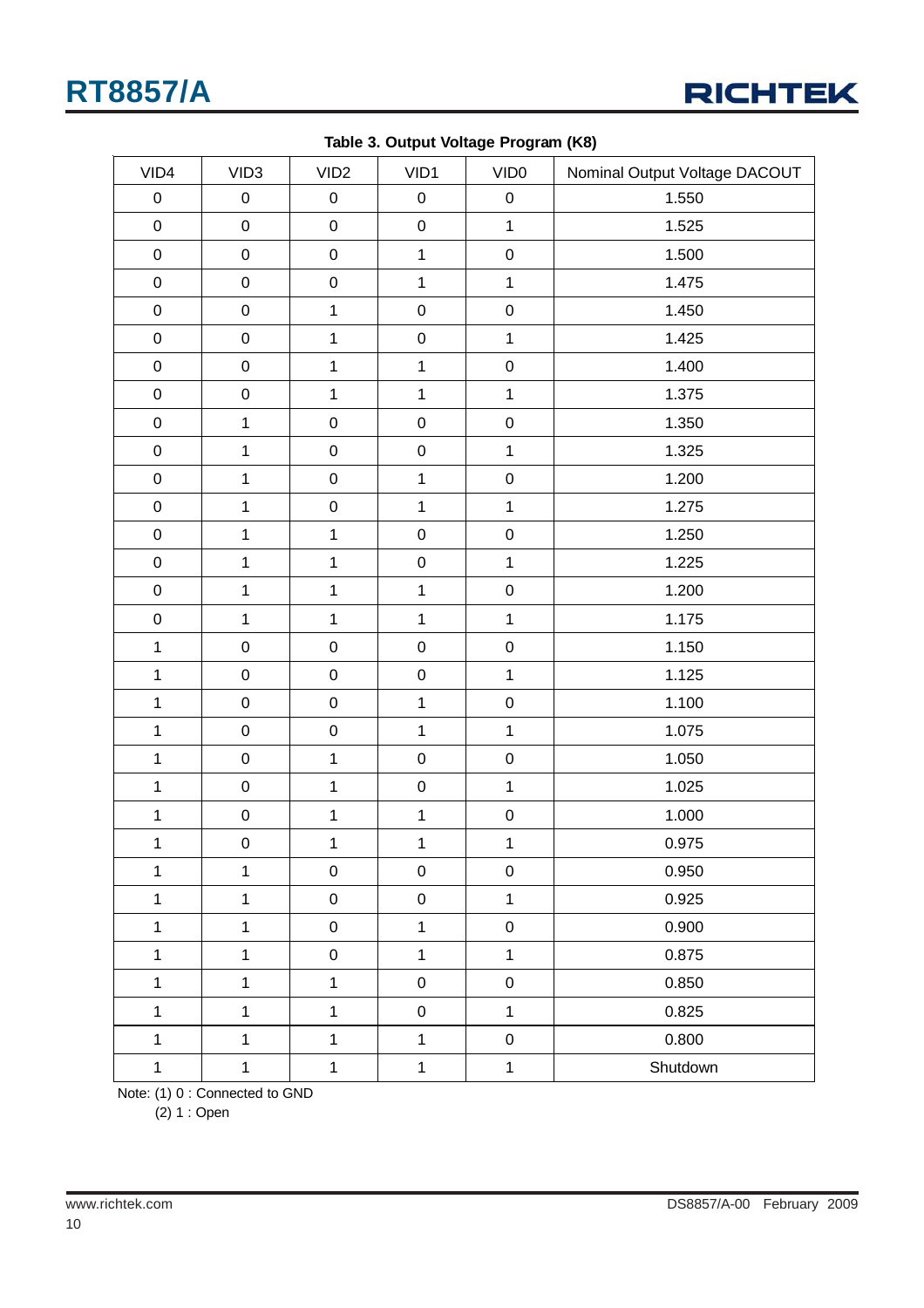

|                  |              |                     | <b>Pin Name</b>     |              |                     |                                      |  |  |
|------------------|--------------|---------------------|---------------------|--------------|---------------------|--------------------------------------|--|--|
| VID <sub>5</sub> | VID4         | VID <sub>3</sub>    | VID <sub>2</sub>    | VID1         | VID <sub>0</sub>    | <b>Nominal Output Voltage DACOUT</b> |  |  |
| $\pmb{0}$        | $\mathbf 0$  | $\pmb{0}$           | $\mathbf 0$         | $\pmb{0}$    | $\pmb{0}$           | 1.5500                               |  |  |
| $\mathbf 0$      | $\mathbf 0$  | $\mathbf 0$         | $\mathbf 0$         | $\mathbf 0$  | $\mathbf{1}$        | 1.5250                               |  |  |
| $\pmb{0}$        | $\mathbf 0$  | $\pmb{0}$           | $\mathbf 0$         | $\mathbf{1}$ | $\mathbf 0$         | 1.5000                               |  |  |
| $\pmb{0}$        | $\mathbf 0$  | $\mathsf{O}\xspace$ | $\mathbf 0$         | 1            | $\mathbf{1}$        | 1.4750                               |  |  |
| $\pmb{0}$        | $\mathbf 0$  | $\mathbf 0$         | $\mathbf{1}$        | $\mathbf 0$  | $\pmb{0}$           | 1.4500                               |  |  |
| $\pmb{0}$        | $\pmb{0}$    | $\mathbf 0$         | $\mathbf{1}$        | $\mathbf 0$  | $\mathbf{1}$        | 1.4250                               |  |  |
| $\mathbf 0$      | $\pmb{0}$    | $\pmb{0}$           | $\mathbf{1}$        | $\mathbf{1}$ | $\mathbf 0$         | 1.4000                               |  |  |
| $\mathbf 0$      | $\mathbf 0$  | $\mathbf 0$         | $\mathbf{1}$        | $\mathbf{1}$ | $\mathbf{1}$        | 1.3750                               |  |  |
| $\boldsymbol{0}$ | $\pmb{0}$    | $\mathbf{1}$        | $\pmb{0}$           | $\pmb{0}$    | $\pmb{0}$           | 1.3500                               |  |  |
| $\mathbf 0$      | $\mathbf 0$  | $\mathbf{1}$        | $\mathbf 0$         | $\mathbf 0$  | $\mathbf{1}$        | 1.3250                               |  |  |
| $\mathbf 0$      | $\mathbf 0$  | $\mathbf{1}$        | $\mathbf 0$         | $\mathbf{1}$ | $\pmb{0}$           | 1.3000                               |  |  |
| $\mathbf 0$      | $\mathbf 0$  | $\mathbf{1}$        | $\mathbf 0$         | $\mathbf{1}$ | $\mathbf{1}$        | 1.2750                               |  |  |
| $\pmb{0}$        | $\mathbf 0$  | $\mathbf{1}$        | $\mathbf{1}$        | $\mathbf 0$  | $\pmb{0}$           | 1.2500                               |  |  |
| $\pmb{0}$        | $\mathbf 0$  | $\mathbf{1}$        | $\mathbf{1}$        | $\pmb{0}$    | $\mathbf{1}$        | 1.2250                               |  |  |
| $\mathbf 0$      | $\mathbf 0$  | $\mathbf{1}$        | $\mathbf{1}$        | $\mathbf{1}$ | $\pmb{0}$           | 1.2000                               |  |  |
| $\pmb{0}$        | $\mathbf 0$  | $\mathbf{1}$        | $\mathbf{1}$        | $\mathbf{1}$ | $\mathbf{1}$        | 1.1750                               |  |  |
| $\mathbf 0$      | $\mathbf{1}$ | $\pmb{0}$           | $\pmb{0}$           | $\pmb{0}$    | $\pmb{0}$           | 1.1500                               |  |  |
| $\pmb{0}$        | $\mathbf 1$  | $\mathbf 0$         | $\pmb{0}$           | $\pmb{0}$    | $\mathbf{1}$        | 1.1250                               |  |  |
| $\mathbf 0$      | $\mathbf{1}$ | $\mathbf 0$         | $\mathbf 0$         | $\mathbf{1}$ | $\pmb{0}$           | 1.1000                               |  |  |
| $\mathbf 0$      | $\mathbf 1$  | $\mathbf 0$         | $\pmb{0}$           | 1            | $\mathbf{1}$        | 1.0750                               |  |  |
| $\mathbf 0$      | $\mathbf{1}$ | $\mathbf 0$         | $\mathbf{1}$        | $\mathbf 0$  | $\pmb{0}$           | 1.0500                               |  |  |
| $\pmb{0}$        | $\mathbf 1$  | $\mathbf 0$         | $\mathbf{1}$        | $\mathbf 0$  | $\mathbf{1}$        | 1.0250                               |  |  |
| $\mathbf 0$      | $\mathbf 1$  | $\mathbf 0$         | $\mathbf 1$         | $\mathbf{1}$ | $\pmb{0}$           | 1.0000                               |  |  |
| $\mathbf 0$      | $\mathbf{1}$ | $\pmb{0}$           | $\mathbf{1}$        | $\mathbf 1$  | $\mathbf{1}$        | 0.9750                               |  |  |
| $\mathsf 0$      | $\mathbf{1}$ | $\mathbf{1}$        | $\mathbf 0$         | $\mathsf 0$  | $\pmb{0}$           | 0.9500                               |  |  |
| $\mathbf 0$      | $\mathbf{1}$ | $\mathbf{1}$        | $\mathbf 0$         | $\pmb{0}$    | $\mathbf 1$         | 0.9250                               |  |  |
| $\mathbf 0$      | $\mathbf{1}$ | $\mathbf{1}$        | $\mathsf 0$         | $\mathbf{1}$ | $\pmb{0}$           | 0.9000                               |  |  |
| $\mathbf 0$      | $\mathbf{1}$ | $\mathbf{1}$        | $\mathbf 0$         | $\mathbf{1}$ | $\mathbf{1}$        | 0.8750                               |  |  |
| $\mathbf 0$      | $\mathbf 1$  | $\mathbf{1}$        | $\mathbf{1}$        | $\pmb{0}$    | $\mathsf{O}\xspace$ | 0.8500                               |  |  |
| $\mathbf 0$      | $\mathbf{1}$ | $\mathbf{1}$        | $\mathbf{1}$        | $\pmb{0}$    | $\mathbf{1}$        | 0.8250                               |  |  |
| $\mathbf 0$      | $\mathbf{1}$ | $\mathbf{1}$        | $\mathbf{1}$        | $\mathbf{1}$ | $\pmb{0}$           | 0.8000                               |  |  |
| $\mathbf 0$      | $\mathbf{1}$ | $\mathbf{1}$        | $\mathbf{1}$        | $\mathbf{1}$ | $\mathbf{1}$        | 0.7750                               |  |  |
| $\mathbf{1}$     | $\mathbf 0$  | $\mathsf{O}\xspace$ | $\mathbf 0$         | $\pmb{0}$    | $\pmb{0}$           | 0.7625                               |  |  |
| $\mathbf{1}$     | $\pmb{0}$    | $\boldsymbol{0}$    | $\mathsf{O}\xspace$ | $\mathbf 0$  | $\mathbf 1$         | 0.7500                               |  |  |

**Table 4. Output Voltage Program (K8\_M2)**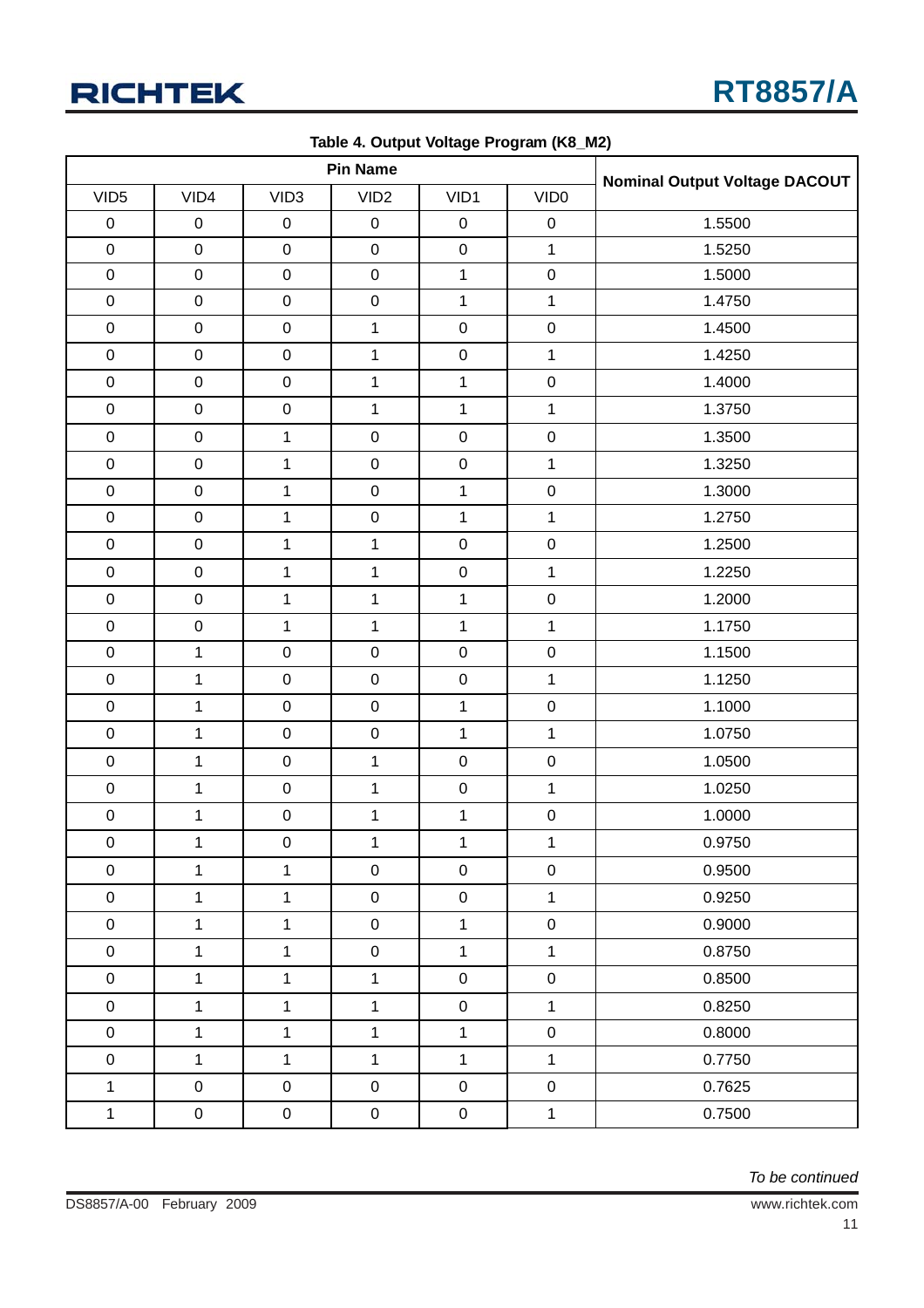

|                  |              |                     | <b>Pin Name</b>  |                     |                  |                                      |  |  |
|------------------|--------------|---------------------|------------------|---------------------|------------------|--------------------------------------|--|--|
| VID <sub>5</sub> | VID4         | VID <sub>3</sub>    | VID <sub>2</sub> | VID1                | VID <sub>0</sub> | <b>Nominal Output Voltage DACOUT</b> |  |  |
| 1                | $\pmb{0}$    | $\mathsf 0$         | $\mathsf 0$      | 1                   | $\mathsf 0$      | 0.7375                               |  |  |
| $\mathbf{1}$     | $\pmb{0}$    | $\mathsf{O}\xspace$ | $\mathsf 0$      | $\mathbf{1}$        | $\mathbf{1}$     | 0.7250                               |  |  |
| $\mathbf{1}$     | $\pmb{0}$    | $\mathbf 0$         | $\mathbf 1$      | $\pmb{0}$           | $\pmb{0}$        | 0.7125                               |  |  |
| $\mathbf{1}$     | $\mathbf 0$  | $\mathbf 0$         | $\mathbf 1$      | $\pmb{0}$           | $\mathbf 1$      | 0.7000                               |  |  |
| $\mathbf{1}$     | $\mathbf 0$  | $\mathbf 0$         | $\mathbf 1$      | $\mathbf{1}$        | $\pmb{0}$        | 0.6875                               |  |  |
| $\mathbf{1}$     | $\pmb{0}$    | $\mathbf 0$         | $\mathbf{1}$     | $\mathbf{1}$        | $\mathbf 1$      | 0.6750                               |  |  |
| $\mathbf{1}$     | $\mathbf 0$  | $\mathbf{1}$        | $\mathbf 0$      | $\mathbf 0$         | $\pmb{0}$        | 0.6625                               |  |  |
| $\mathbf 1$      | $\pmb{0}$    | $\mathbf{1}$        | $\mathbf 0$      | $\mathbf 0$         | $\mathbf{1}$     | 0.6500                               |  |  |
| $\mathbf{1}$     | $\mathbf 0$  | $\mathbf{1}$        | $\mathsf 0$      | $\mathbf{1}$        | $\pmb{0}$        | 0.6375                               |  |  |
| $\mathbf 1$      | $\mathbf 0$  | $\mathbf{1}$        | $\mathsf 0$      | $\mathbf{1}$        | $\mathbf 1$      | 0.6250                               |  |  |
| $\mathbf{1}$     | $\mathbf 0$  | $\mathbf{1}$        | $\mathbf 1$      | $\pmb{0}$           | $\pmb{0}$        | 0.6125                               |  |  |
| $\mathbf{1}$     | $\mathbf 0$  | $\mathbf{1}$        | $\mathbf{1}$     | $\pmb{0}$           | $\mathbf 1$      | 0.6000                               |  |  |
| $\mathbf{1}$     | $\mathbf 0$  | $\mathbf{1}$        | $\mathbf{1}$     | $\mathbf{1}$        | $\pmb{0}$        | 0.5875                               |  |  |
| $\mathbf{1}$     | $\mathbf 0$  | $\mathbf{1}$        | $\mathbf{1}$     | $\mathbf{1}$        | $\mathbf{1}$     | 0.5750                               |  |  |
| $\mathbf 1$      | $\mathbf{1}$ | $\mathbf 0$         | $\mathbf 0$      | $\pmb{0}$           | $\pmb{0}$        | 0.5625                               |  |  |
| $\mathbf 1$      | $\mathbf{1}$ | $\mathbf 0$         | $\mathsf 0$      | $\pmb{0}$           | $\mathbf 1$      | 0.5500                               |  |  |
| $\mathbf{1}$     | $\mathbf{1}$ | $\mathbf 0$         | $\mathbf 0$      | $\mathbf{1}$        | $\pmb{0}$        | 0.5375                               |  |  |
| $\mathbf{1}$     | $\mathbf{1}$ | $\pmb{0}$           | $\mathbf 0$      | $\mathbf{1}$        | $\mathbf{1}$     | 0.5250                               |  |  |
| $\mathbf 1$      | $\mathbf{1}$ | $\mathsf{O}\xspace$ | $\mathbf{1}$     | $\pmb{0}$           | $\pmb{0}$        | 0.5125                               |  |  |
| $\mathbf 1$      | $\mathbf{1}$ | $\mathbf 0$         | $\mathbf 1$      | $\pmb{0}$           | $\mathbf{1}$     | 0.5000                               |  |  |
| $\mathbf{1}$     | $\mathbf{1}$ | $\mathbf 0$         | $\mathbf{1}$     | $\mathbf{1}$        | $\pmb{0}$        | 0.4875                               |  |  |
| $\mathbf{1}$     | $\mathbf 1$  | $\mathbf 0$         | $\mathbf{1}$     | $\mathbf{1}$        | $\mathbf 1$      | 0.4750                               |  |  |
| $\mathbf 1$      | $\mathbf{1}$ | $\mathbf{1}$        | $\mathbf 0$      | $\mathbf 0$         | $\pmb{0}$        | 0.4625                               |  |  |
| $\mathbf 1$      | $\mathbf{1}$ | $\mathbf 1$         | $\mathsf 0$      | $\mathsf 0$         | $\mathbf{1}$     | 0.4500                               |  |  |
| $\mathbf{1}$     | $\mathbf{1}$ | $\mathbf{1}$        | $\mathsf 0$      | $\mathbf{1}$        | $\boldsymbol{0}$ | 0.4375                               |  |  |
| $\mathbf 1$      | $\mathbf{1}$ | $\mathbf{1}$        | $\boldsymbol{0}$ | $\mathbf{1}$        | $\mathbf 1$      | 0.4250                               |  |  |
| $\mathbf 1$      | $\mathbf{1}$ | $\mathbf{1}$        | $\mathbf{1}$     | $\boldsymbol{0}$    | $\mathbf 0$      | 0.4125                               |  |  |
| $\mathbf 1$      | $\mathbf{1}$ | $\mathbf{1}$        | $\mathbf{1}$     | $\mathsf{O}\xspace$ | $\mathbf 1$      | 0.4000                               |  |  |
| $\mathbf{1}$     | $\mathbf{1}$ | $\mathbf{1}$        | $\mathbf{1}$     | $\mathbf{1}$        | $\mathsf 0$      | 0.3875                               |  |  |
| $\mathbf 1$      | $\mathbf 1$  | $\mathbf 1$         | $\mathbf{1}$     | $\mathbf{1}$        | $\mathbf 1$      | 0.3750                               |  |  |

Note: (1) 0 : Connected to GND

(2) 1 : Open

(3) The voltage above are load independent for desktop and server platforms. For mobile platforms the voltage above correspond to zero load current.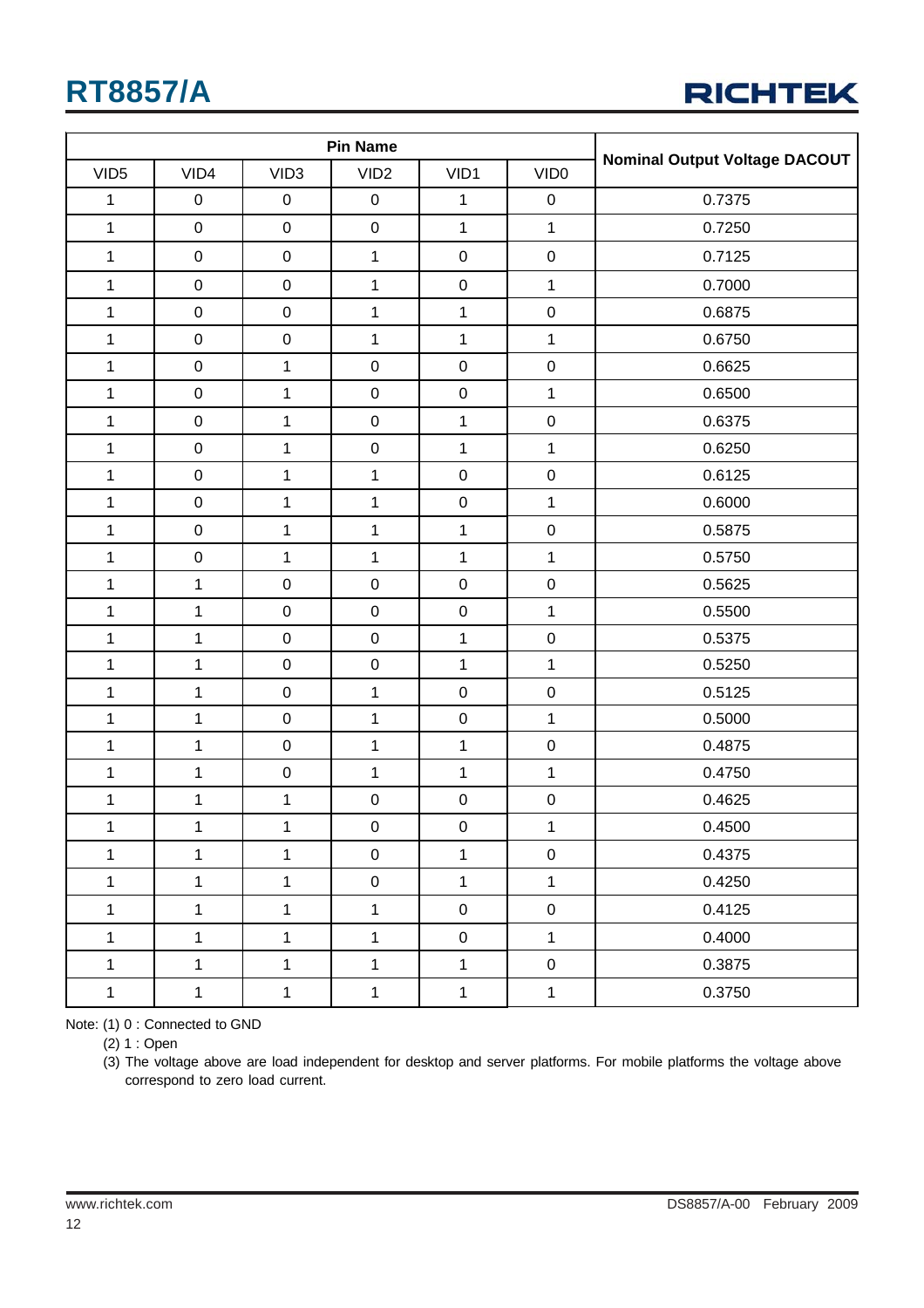### **Functional Pin Description**

| Pin No.        | <b>Pin Name</b>        | <b>Pin Function</b>                                                        |
|----------------|------------------------|----------------------------------------------------------------------------|
| 1              | <b>FBRTN</b>           | Negative Remote Sense Pin of Output Voltage.                               |
| $\overline{2}$ | QR1                    | Quick Response Setting Pins for Load Transition.                           |
| 3              | QR <sub>2</sub>        | Quick Response Setting Pins for Load Transition.                           |
|                |                        | Connect this pin to GND by a capacitor to adjust soft start time.          |
| 4              | SS/EN                  | Pull this pin to GND to disable controller.                                |
| 5              | <b>COMP</b>            | Output of error-amp and input of PWM comparator.                           |
| 6              | FB                     | Inverting input of error-amp.                                              |
| 7              | <b>OFS</b>             | Connect this pin to GND or 5V by a resistor to set no-load offset voltage. |
| 8              | <b>RT</b>              | Connect this pin to GND by a resistor to adjust frequency.                 |
| 9              | <b>ADJ</b>             | Connect this pin to GND by a resistor to set load line.                    |
|                |                        | Negative input of OCP comparator. (Positive input of OCP comparator        |
| 10             | <b>IMAX</b>            | is ADJ).                                                                   |
| 11             | <b>IMAXPSI</b>         | OCP Setting in Power Saving Mode.                                          |
| 12             | <b>IMONFB</b>          | Current Monitor Gain/Offset Adjustment.                                    |
| 13             | <b>IMON</b>            | <b>Current Monitor Output.</b>                                             |
| 14, 17, 18, 21 | ISP4, ISP3, ISP2, ISP1 | Positive current sense pin of channel 1, 2, 3 and 4.                       |
| 15, 16, 19, 20 | ISN4, ISN3, ISN2, ISN1 | Negative current sense pin of channel 1, 2, 3 and 4.                       |
| 22             | <b>VRHOT</b>           | Temperature Monitor Output.                                                |
| 23             | <b>TSEN</b>            | Temperature Sense Input.                                                   |
| 24             | VCC <sub>5</sub>       | 5V LDO Output for System Power Supply.                                     |
| 25, 26         | PWM4, PWM3             | PWM Output for Channel 4 and Channel 3.                                    |
| 27, 35         | BOOT2, BOOT1           | Bootstrap Supply for Channel 2 and Channel 1.                              |
| 28, 34         | UGATE2, UGATE1         | Upper Gate Driver for Channel 2 and Channel 1.                             |
| 29, 33         | PHASE2, PHASE1         | Switching Node of Channel 2 and Channel 1.                                 |
| 30, 32         | LGATE2, LGATE1         | Lower Gate Driver for Channel 2 and Channel 1.                             |
| 31             | VCC12                  | IC Power Supply. Connect to 12V.                                           |
| 36             | <b>PWRGD</b>           | Power Good Indicator.                                                      |
| 37             | EN/VTT                 | VTT Voltage Detector Input.                                                |
| 38 to 45       | VID7 to VID0           | Voltage Identification Input for DAC.                                      |
| 47             | PSI                    | Power Status Indicator II.                                                 |
| 48             | <b>VOUT</b>            | Feedback of Regulated Output.                                              |
| 46             | <b>VIDSEL</b>          | VID DAC Selection Pin.                                                     |
| 49             |                        | The exposed pad must be soldered to a large PCB and connected to           |
| (Exposed pad)  | <b>GND</b>             | GND for maximum power dissipation.                                         |

#### **VID Table Selection**

| <b>VIDSEL</b>    | <b>VID [7]</b> | Table       |
|------------------|----------------|-------------|
| VTT              | x              | <b>VR11</b> |
| GND              | x              | VR10.x      |
| VCC <sub>5</sub> | VTT            | K8          |
| VCC5             | GND            | K8 M2       |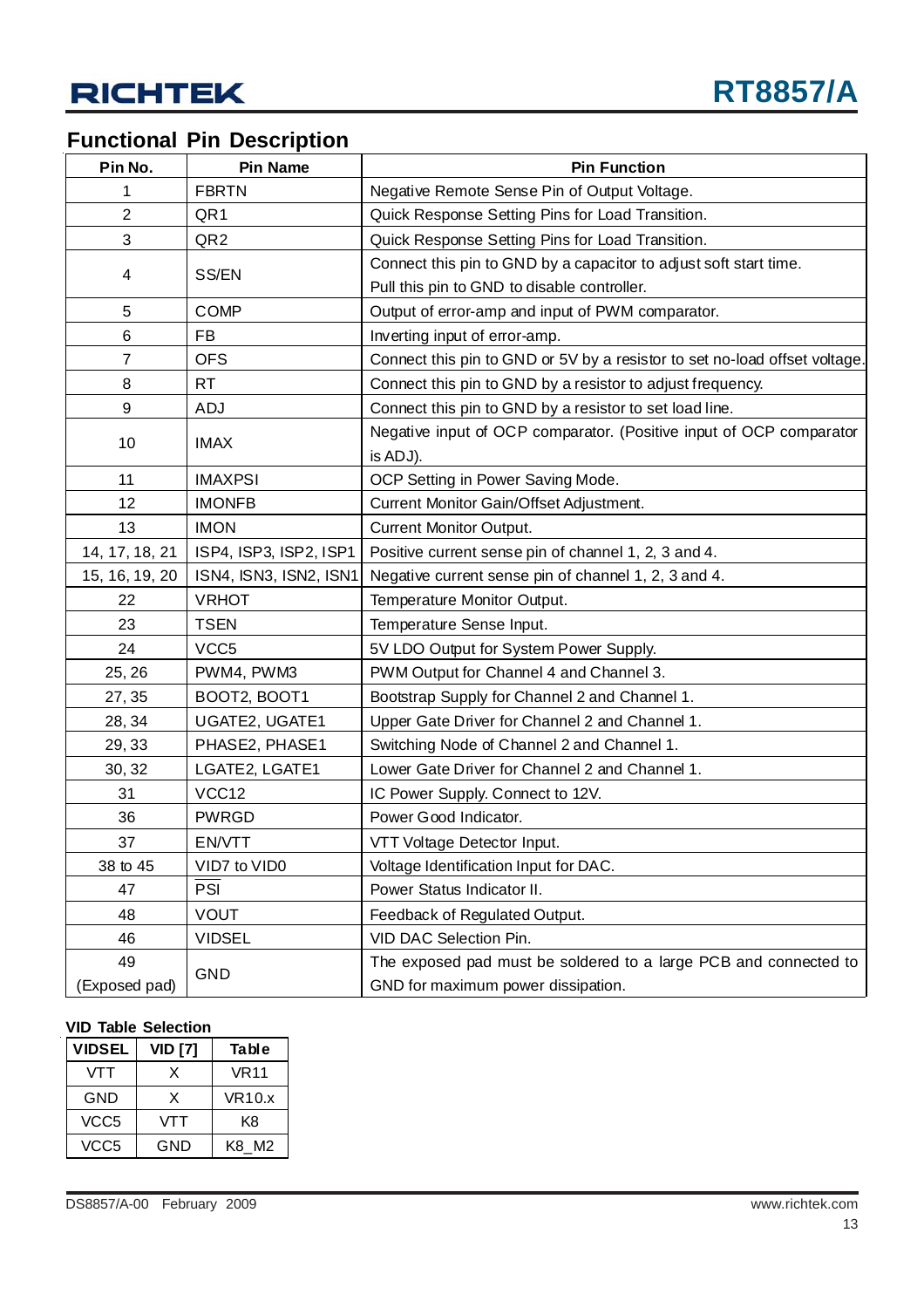

### **Function Block Diagram**

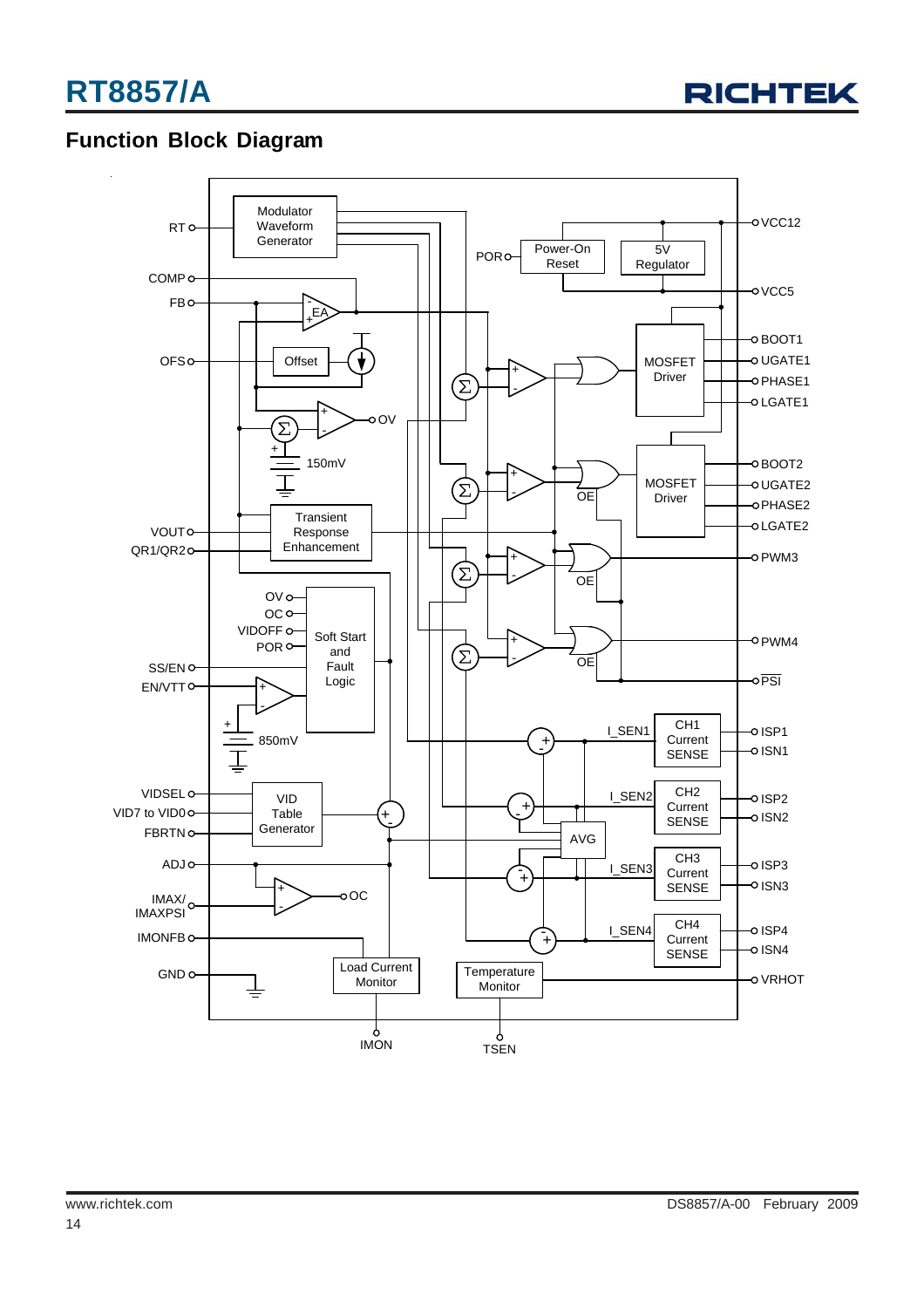### **Absolute Maximum Ratings** (Note 1)

| • BOOTx to GND                                 |  |
|------------------------------------------------|--|
|                                                |  |
|                                                |  |
| $\bullet$ PHASEx to GND                        |  |
|                                                |  |
|                                                |  |
|                                                |  |
| • Power Dissipation, $P_D @ T_A = 25^{\circ}C$ |  |
|                                                |  |
| • Package Thermal Resistance (Note 4)          |  |
|                                                |  |
|                                                |  |
|                                                |  |
| • ESD Susceptibility (Note 2)                  |  |
|                                                |  |
|                                                |  |

### **Recommended Operating Conditions** (Note 3)

### **Electrical Characteristics**

(VCC12 = 12V,  $V_{GND} = 0V$ ,  $T_A = 25^{\circ}C$ , unless otherwise specified)

| <b>Parameter</b>               | <b>Symbol</b>        | <b>Conditions</b>             | Min  | <b>Typ</b> | <b>Max</b> | Unit   |
|--------------------------------|----------------------|-------------------------------|------|------------|------------|--------|
| <b>VCC12 Supply Input</b>      |                      |                               |      |            |            |        |
| VCC12 Supply Voltage           | VCC <sub>12</sub>    |                               | 10.8 | 12         | 13.2       | $\vee$ |
| VCC12 Supply Current           | Icc                  |                               | --   | 6          |            | mA     |
| <b>VCC5 Power</b>              |                      |                               |      |            |            |        |
| <b>VCC5 Supply Voltage</b>     | VCC <sub>5</sub>     | (Note 6)<br>$I_{LOAD} = 10mA$ | 4.75 | 5.0        | 5.25       | V      |
| <b>VCC5 Output Sourcing</b>    | VCC5                 |                               | 10   | --         |            | mA     |
| <b>Power-On Reset</b>          |                      |                               |      |            |            |        |
| <b>VCC12 Rising Threshold</b>  | V <sub>VCC12TH</sub> | VCC12 Rising                  | 9.2  | 9.6        | 10.0       | $\vee$ |
| VCC12 Hysteresis               | V <sub>VCC12HY</sub> | VCC12 Falling                 | --   | 0.9        |            | V      |
| <b>Load Current Monitor</b>    |                      |                               |      |            |            |        |
| <b>IMON Maximum Output</b>     |                      |                               | --   | <b>VTT</b> |            | $\vee$ |
| Voltage                        |                      |                               |      | (Note 5)   |            |        |
| <b>EN/VTT</b>                  |                      |                               |      |            |            |        |
| <b>EN/VTT Rising Threshold</b> | VENVTT               | <b>EN/VTT Rising</b>          | 0.80 | 0.85       | 0.90       | V      |
| Enable Hysteresis              | VENVTTHY             | <b>EN/VTT Falling</b>         | --   | 100        |            | mV     |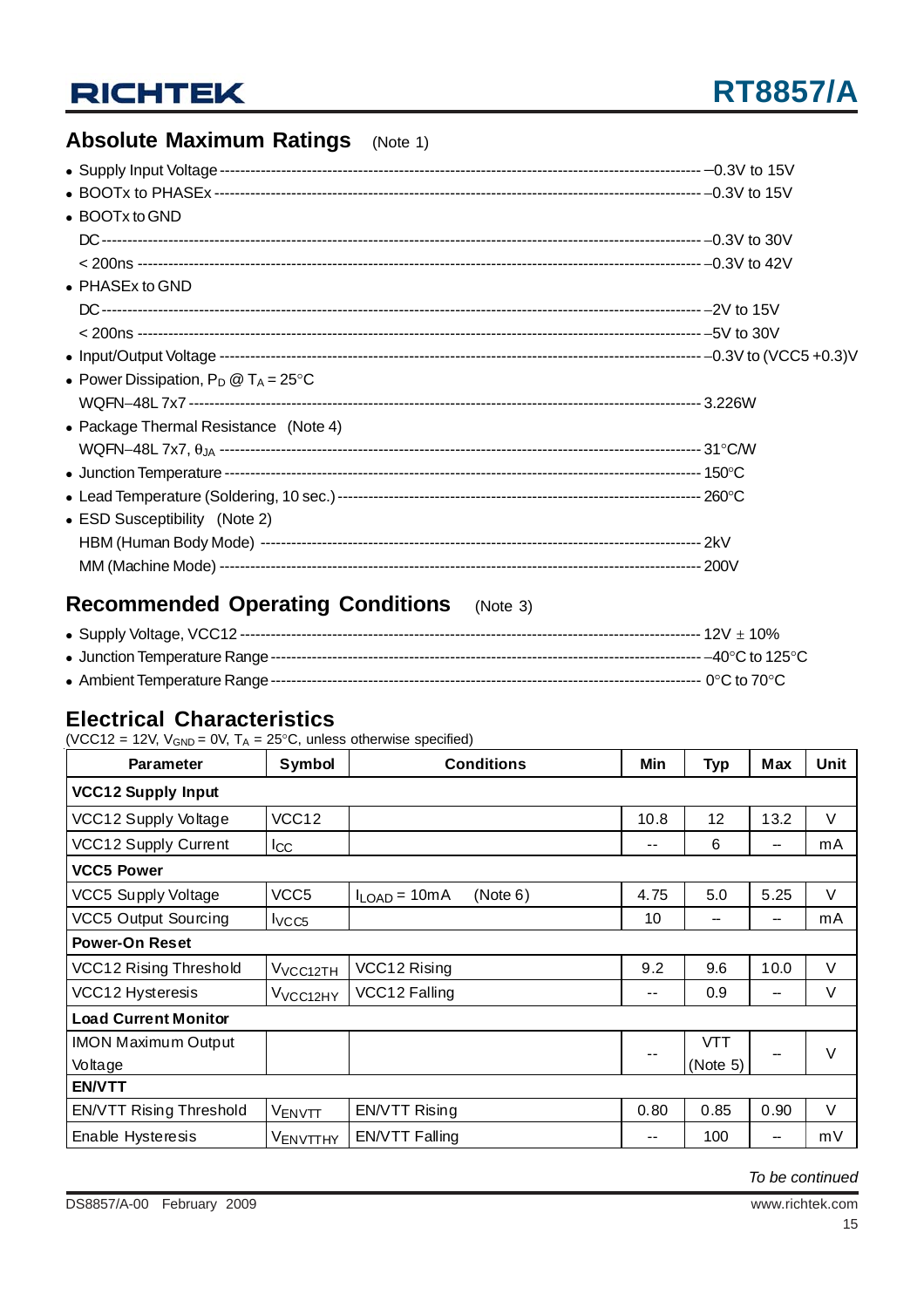

| <b>Reference Voltage accuracy</b><br>1V to 1.6V<br>$-0.5$<br>$+0.5$<br>%<br>$\overline{a}$<br>0.8V to 1V<br><b>DAC Accuracy</b><br>mV<br>$-5$<br>$+5$<br>$\sim$ $-$<br>0.5V to 0.8V<br>$+8$<br>mV<br>$-8$<br>--<br><b>Error Amplifier</b><br>DC Gain<br>No Load<br>80<br>dB<br>$A_{DC}$<br>--<br>--<br><b>GBW</b><br><b>MHz</b><br>Gain-Bandwidth<br>$CLOAD = 10pF$<br>10<br>--<br>$-$<br><b>SR</b><br>V/us<br><b>Slew Rate</b><br>$C_{\text{LOAD}} = 10pF$<br>10<br>$-1$<br>--<br>3.6<br>V<br>Output voltage range<br>V <sub>COMP</sub><br>0.5<br>Slew<br>Max Current<br>300<br>uA<br><b>IEA_SLEW</b><br>--<br><b>Power Sequence</b><br><b>PWRGD Low Voltage</b><br>0.4<br>$\vee$<br>VPGOOD<br>$IPWRGD = 4mA$<br>$-$<br>$-$<br>Soft-Start Delay<br>2<br>$T_{D1}$<br>--<br>ms<br>-- |
|-------------------------------------------------------------------------------------------------------------------------------------------------------------------------------------------------------------------------------------------------------------------------------------------------------------------------------------------------------------------------------------------------------------------------------------------------------------------------------------------------------------------------------------------------------------------------------------------------------------------------------------------------------------------------------------------------------------------------------------------------------------------------------------|
|                                                                                                                                                                                                                                                                                                                                                                                                                                                                                                                                                                                                                                                                                                                                                                                     |
|                                                                                                                                                                                                                                                                                                                                                                                                                                                                                                                                                                                                                                                                                                                                                                                     |
|                                                                                                                                                                                                                                                                                                                                                                                                                                                                                                                                                                                                                                                                                                                                                                                     |
|                                                                                                                                                                                                                                                                                                                                                                                                                                                                                                                                                                                                                                                                                                                                                                                     |
|                                                                                                                                                                                                                                                                                                                                                                                                                                                                                                                                                                                                                                                                                                                                                                                     |
|                                                                                                                                                                                                                                                                                                                                                                                                                                                                                                                                                                                                                                                                                                                                                                                     |
|                                                                                                                                                                                                                                                                                                                                                                                                                                                                                                                                                                                                                                                                                                                                                                                     |
|                                                                                                                                                                                                                                                                                                                                                                                                                                                                                                                                                                                                                                                                                                                                                                                     |
|                                                                                                                                                                                                                                                                                                                                                                                                                                                                                                                                                                                                                                                                                                                                                                                     |
|                                                                                                                                                                                                                                                                                                                                                                                                                                                                                                                                                                                                                                                                                                                                                                                     |
|                                                                                                                                                                                                                                                                                                                                                                                                                                                                                                                                                                                                                                                                                                                                                                                     |
|                                                                                                                                                                                                                                                                                                                                                                                                                                                                                                                                                                                                                                                                                                                                                                                     |
|                                                                                                                                                                                                                                                                                                                                                                                                                                                                                                                                                                                                                                                                                                                                                                                     |
| <b>VBOOT Duration</b><br>Tрз<br>0.8<br>-<br>ms<br>--                                                                                                                                                                                                                                                                                                                                                                                                                                                                                                                                                                                                                                                                                                                                |
| Measured the time form VBOOT change<br><b>PWRGD Delay</b><br>1.6<br>$T_{D5}$<br>ms<br>$-$<br>--<br>to $PWRGD = 1$                                                                                                                                                                                                                                                                                                                                                                                                                                                                                                                                                                                                                                                                   |
| <b>Current Sense Amplifier</b>                                                                                                                                                                                                                                                                                                                                                                                                                                                                                                                                                                                                                                                                                                                                                      |
| $V_{CSP} = 1.3V$<br>100<br>Max Current<br>uA<br><b>IGMMAX</b><br>$- -$<br>--<br>Sink Current from CSN                                                                                                                                                                                                                                                                                                                                                                                                                                                                                                                                                                                                                                                                               |
| Input Offset Voltage<br>mV<br>Voscs<br>$-2$<br>0<br>$+2$                                                                                                                                                                                                                                                                                                                                                                                                                                                                                                                                                                                                                                                                                                                            |
| Running Frequency<br>300<br>330<br>kHz<br>$f$ OSC<br>$R_{RT} = 40k\Omega$<br>270                                                                                                                                                                                                                                                                                                                                                                                                                                                                                                                                                                                                                                                                                                    |
| RT Pin Voltage<br>$V_{RT}$<br>$R_{RT} = 40k\Omega$<br>0.84<br>V<br>0.76<br>0.8                                                                                                                                                                                                                                                                                                                                                                                                                                                                                                                                                                                                                                                                                                      |
| $RRT = 40k\Omega$<br>%/V<br>Ramp Slope<br>22<br>Vramp<br>--<br>--                                                                                                                                                                                                                                                                                                                                                                                                                                                                                                                                                                                                                                                                                                                   |
| <b>Soft Start</b>                                                                                                                                                                                                                                                                                                                                                                                                                                                                                                                                                                                                                                                                                                                                                                   |
| Slew<br>Soft Start Current<br>16<br>12<br>20<br>uA<br>lss1                                                                                                                                                                                                                                                                                                                                                                                                                                                                                                                                                                                                                                                                                                                          |
| Slew<br>200<br>VID Change Current<br>120<br>160<br>uA<br>lss2                                                                                                                                                                                                                                                                                                                                                                                                                                                                                                                                                                                                                                                                                                                       |
| <b>Gate Driver</b>                                                                                                                                                                                                                                                                                                                                                                                                                                                                                                                                                                                                                                                                                                                                                                  |
| $BOOT - PHASE = 8V$<br><b>UGATE Drive Source</b><br>$\mathbf{1}$<br>Ω<br>RUGATEST<br>$- -$                                                                                                                                                                                                                                                                                                                                                                                                                                                                                                                                                                                                                                                                                          |
| 250mA Source Current                                                                                                                                                                                                                                                                                                                                                                                                                                                                                                                                                                                                                                                                                                                                                                |
| $BOOT - PHASE = 8V$<br><b>UGATE Drive Sink</b><br>$\mathbf 1$<br>Ω<br>RUGATESK<br>--<br>--<br>250mA Sink Current                                                                                                                                                                                                                                                                                                                                                                                                                                                                                                                                                                                                                                                                    |
| <b>LGATE Drive Source</b><br>$V_{LGATE} = 8V$<br>1<br>Ω<br>R <sub>LGATEsr</sub><br>--<br>$\overline{\phantom{a}}$                                                                                                                                                                                                                                                                                                                                                                                                                                                                                                                                                                                                                                                                   |
| 250mA Sink Current<br><b>LGATE Drive Sink</b><br>0.8<br>Ω<br>RLGATESK<br>--<br>--                                                                                                                                                                                                                                                                                                                                                                                                                                                                                                                                                                                                                                                                                                   |
| Protection                                                                                                                                                                                                                                                                                                                                                                                                                                                                                                                                                                                                                                                                                                                                                                          |
| Over-Voltage Threshold<br>Vovp<br>Sweep FB Voltage, VFB - VEAP<br>125<br>150<br>175<br>mV                                                                                                                                                                                                                                                                                                                                                                                                                                                                                                                                                                                                                                                                                           |
| Over-Current Threshold<br>Sweep IMAX Voltage, V <sub>IMAX</sub> - V <sub>ADJ</sub><br>$-10$<br>0<br>$+10$<br>mV<br>VOCP                                                                                                                                                                                                                                                                                                                                                                                                                                                                                                                                                                                                                                                             |
| <b>Dynamic Characteristic</b>                                                                                                                                                                                                                                                                                                                                                                                                                                                                                                                                                                                                                                                                                                                                                       |
| <b>UGATE Rise Time</b><br>15<br>--<br>--<br>trUGATE<br>ns                                                                                                                                                                                                                                                                                                                                                                                                                                                                                                                                                                                                                                                                                                                           |
| <b>UGATE Fall Time</b><br>10<br>tfUGATE<br>--<br>ns<br>--                                                                                                                                                                                                                                                                                                                                                                                                                                                                                                                                                                                                                                                                                                                           |
| $Ciss = 3000p$<br><b>LGATE Rise Time</b><br>15<br>ns<br><sup>t</sup> rLGATE<br>--<br>$\overline{\phantom{m}}$                                                                                                                                                                                                                                                                                                                                                                                                                                                                                                                                                                                                                                                                       |
| <b>LGATE Fall Time</b><br>10<br>t <sub>fLGATE</sub><br>ns<br>--<br>--                                                                                                                                                                                                                                                                                                                                                                                                                                                                                                                                                                                                                                                                                                               |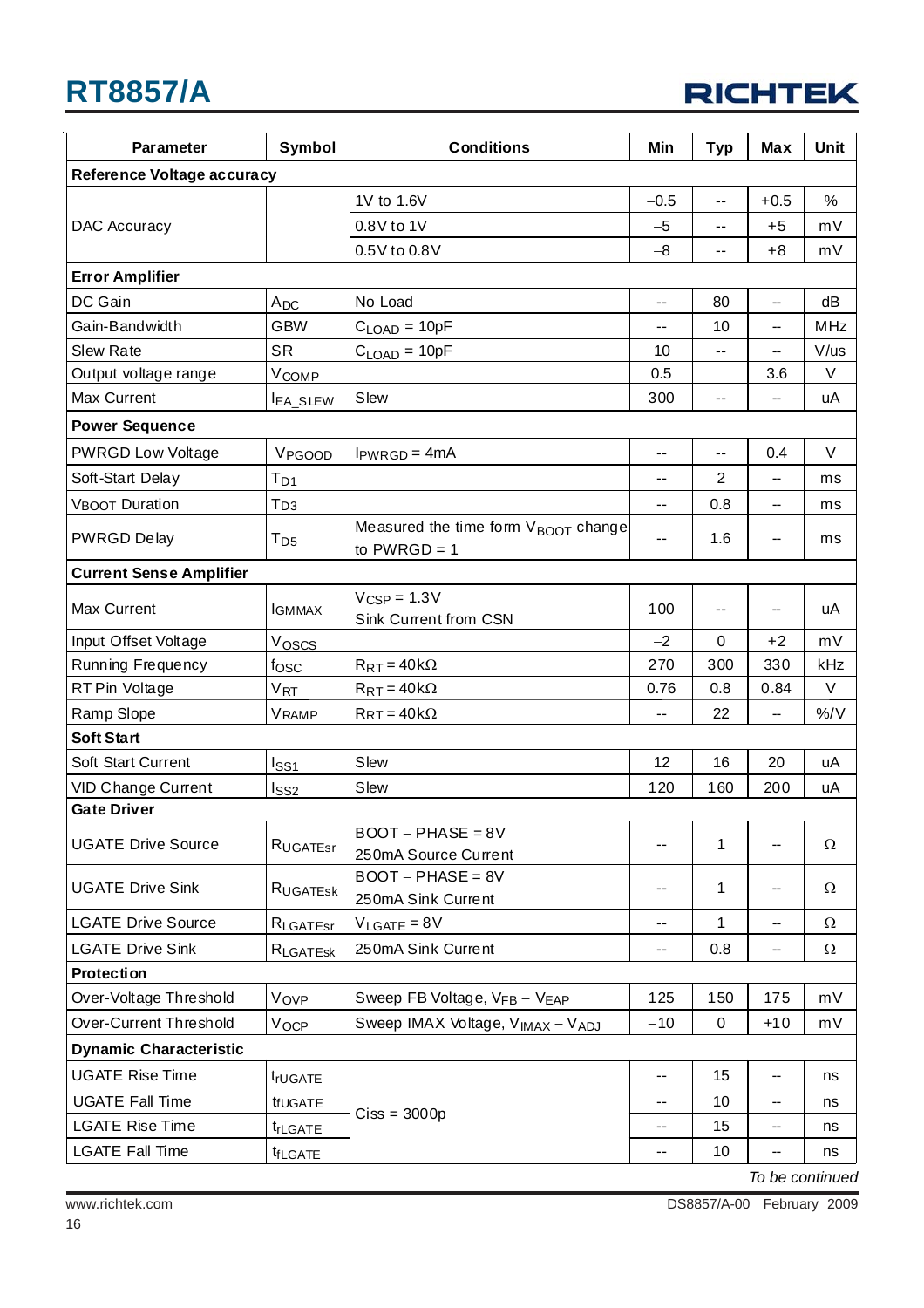# **RT8857/A**

| <b>Parameter</b>                                | Symbol                  | <b>Conditions</b>                            | Min   | <b>Typ</b>                                    | Max   | Unit   |
|-------------------------------------------------|-------------------------|----------------------------------------------|-------|-----------------------------------------------|-------|--------|
| Input Threshold                                 |                         |                                              |       |                                               |       |        |
| VID7 to VID0,<br><b>VIDSEL Rising Threshold</b> | $V$ ID7 to 0,<br>VIDSEL | VID7 to VID0 Rising,<br><b>VIDSEL Rising</b> |       | $\left  \frac{1}{2}V_{TT}+ \right $<br>12.5mV | --    | $\vee$ |
| VID7 to VID0 Hysteresis                         | $V$ ID7 to 0_Hy         | VID7 to VID0 Falling                         | $- -$ | 25                                            | $- -$ | mV     |
| <b>PSI Rising Threshold</b>                     | V <del>ps</del> i       | <b>PSI</b> Rising                            | $- -$ | $1/2V_{TT} +$<br>12.5mV                       | $- -$ | V      |

**Note 1.** Stresses listed as the above "Absolute Maximum Ratings" may cause permanent damage to the device. These are for stress ratings. Functional operation of the device at these or any other conditions beyond those indicated in the operational sections of the specifications is not implied. Exposure to absolute maximum rating conditions for extended periods may remain possibility to affect device reliability.

**Note 2.** Devices are ESD sensitive. Handling precaution is recommended.

**Note 3.** The device is not guaranteed to function outside its operating conditions.

**Note 4.**  $\theta_{JA}$  is measured in the natural convection at  $T_A = 25^\circ \text{C}$  on a effective single layer thermal conductivity test board of JEDEC thermal measurement standard.

**Note 5.** The maximum output voltage of power monitor will be restricted by EN/VTT pin input voltage.

**Note 6.** Test condition : RT8857/A normal operating, an extra static DC current load 10mA applying at VCC5 pin.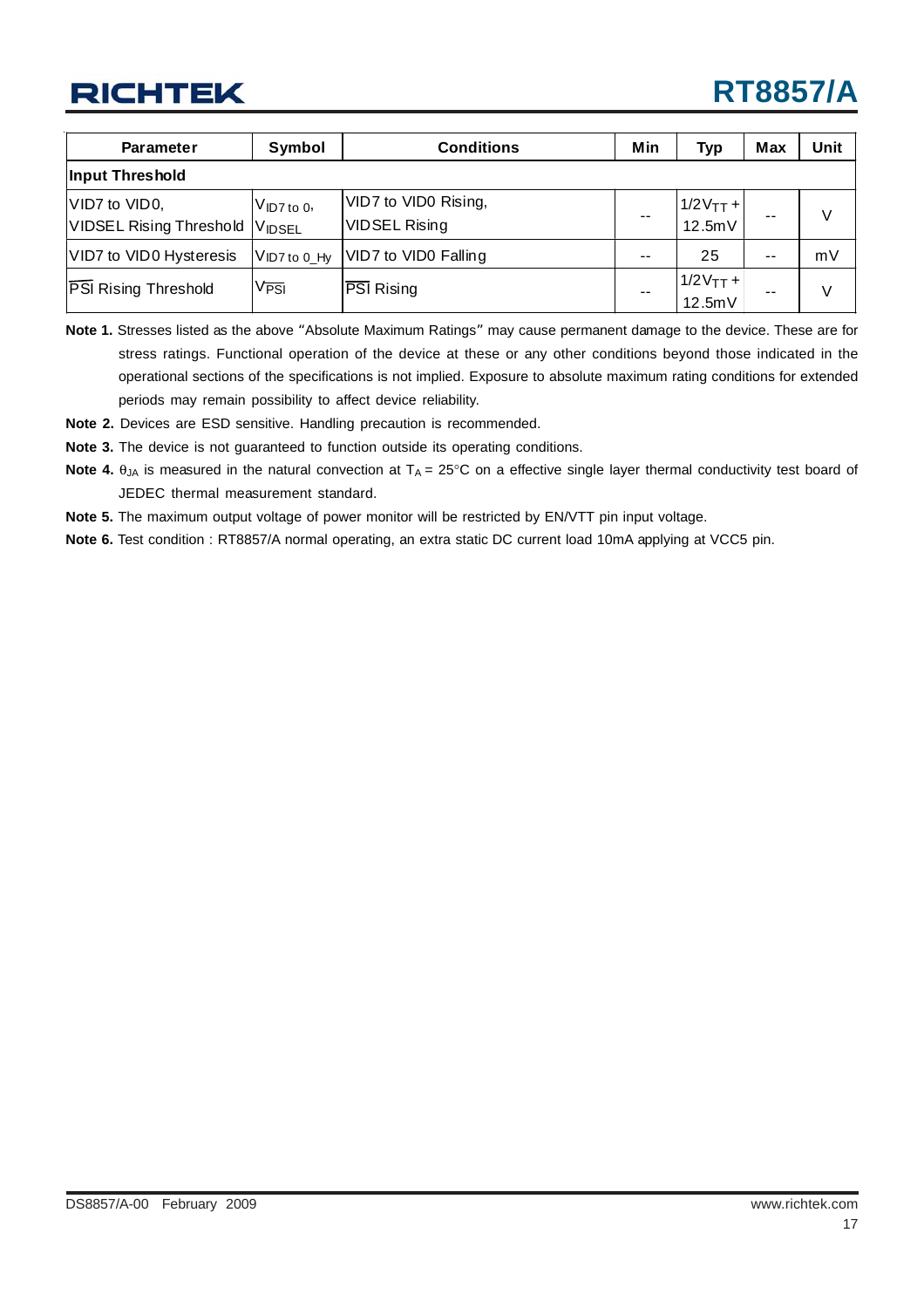### **Application Information**

RT8857/A is a 4/3/2/1-phase synchronous buck DC/DC converter with 2 embedded MOSFET drivers. The internal VID DAC is designed to interface with the Intel VR11.x/ 10.x and AMD K8/K8\_M2 compatible CPUs.

#### **Power Ready Detection**

During start-up, RT8857/A will detect VCC12, VCC5 and  $V_{TT}$ . When VCC12 > 9.6V, VCC5 > 4.6V and  $V_{TT}$  > 0.85V, POR will go high. POR (Power On Reset) is the internal signal to indicate all powers are ready to let RT8857/A and the companioned MOSFET drivers work properly. When  $POR = L$ , RT8857/A will try to turn off both high side and low side MOSFETs.



Figure 1. Circuit for Power Ready Detection

#### **Phase Detection**

The number of operational phases is determined by the internal circuitry that monitors the ISNn voltages during start up. Normally, the RT8857/A operates as a 4-phase PWM controller. Pull ISN4 and ISP4 to VCC5 programs 3-phase operation, pull ISN3 and ISP3 to VCC5 programs 2-phase operation, and pull ISN2 and ISP2 to VCC5 programs 1-phase operation. RT8857/A detects the voltage of ISN4, ISN3 and ISN2 at POR rising edge. At the rising edge, RT8857/A detects whether the voltage of ISN4, ISN3 and ISN2 are higher than "VCC5 – 1V" respectively to decide how many phases should be active. Phase detection is only active during start up. When  $POR = H$ , the number of operational phases is determined and latched. The unused PWM pins can be connected to 5V or GND or left floating.

#### **Phase Switching Frequency**

The phase switching frequency of the RT8857/A is set by an external resistor connected from the RT pin to GND. The frequency follows the graph in Figure 2.



Figure 2.  $R_{RT}$  vs Phase Switching Frequency

#### **Soft Start**

Output current of OPSS (ISS) is limited and variant



Figure 4. Circuit for Soft Start and Dynamic VID

The  $V_{OUT}$  start-up time is set by a capacitor from the SS pin to GND. In power on reset state (POR = L), the SS pin is held at GND. After power\_on\_reset stae (POR = H) and an extra delay 1600us,  $V_{SS}$  and  $V_{SSQ}$  begin to rise till  $V<sub>SSO</sub> = V<sub>BOOT</sub>$ . When  $V<sub>SSO</sub> = V<sub>BOOT</sub>$ , RT8857/A stays in this state for 800us waiting for valid VID code sent by CPU. After receiving valid VID code,  $V_{OUT}$  continues ramping up or down to the voltage specified by VID code. Before PWRGD = H, output current of OPSS  $(I_{SS})$  is limited to 8uA ( $I_{SS}$ 1). When PWRGD = H,  $I_{SS}$  is limited to 80uA (I<sub>SS</sub>2). The soft start waveform is shown in Figure 5.

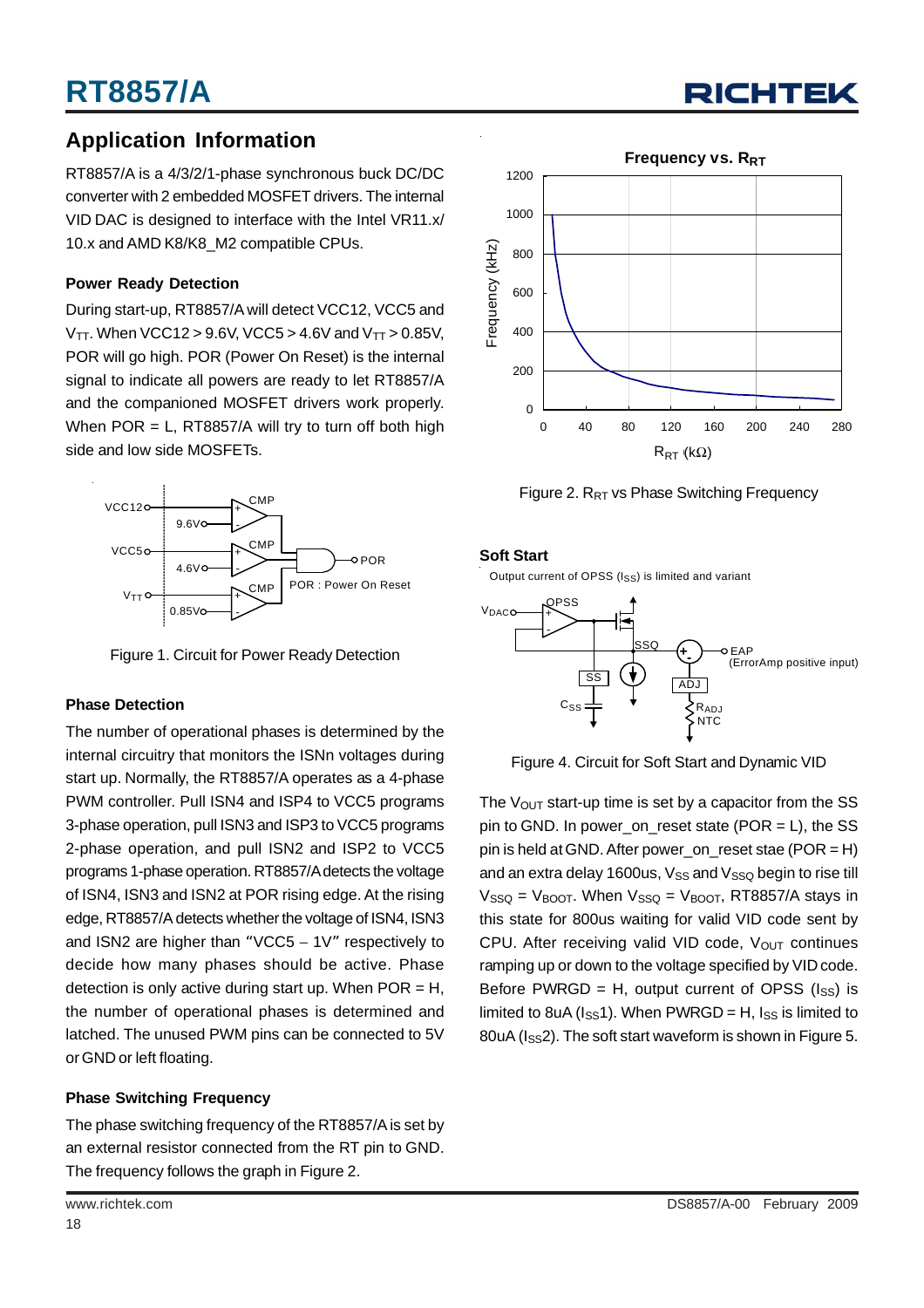

Figure 5. Soft Start Waveforms

V<sub>OUT</sub> will trace V<sub>EAP</sub> which is equal to "V<sub>SSQ</sub> – V<sub>ADJ</sub>". VADJ is a small voltage signal which is proportional to  $I<sub>OUT</sub>$ . This voltage is used to generate loadline and will be described later. T1 is the delay time from power\_on\_reset state to the beginning of  $V_{\text{OUT}}$  rising.

 $T1 = 1600 \mu s + 0.6 V \times C_{SS} / I_{SS1}$  (1)

T2 is the soft start time from  $V_{\text{OUT}} = 0$  to  $V_{\text{OUT}} = V_{\text{BOOT}}$ .

 $T2 = V_{\text{BOOT}} \times C_{\text{SS}} / I_{\text{SS1}}$  (2)

T3 is the dwelling time for  $V_{\text{OUT}} = V_{\text{BOOT}}$ . T3 = 800us.

T4 is the soft start time from  $V_{\text{OUT}} = V_{\text{BOOT}}$  to  $V_{\text{OUT}} = V_{\text{DAC}}$ .

 $T4 \sim = |V_{DAC} - V_{"}|\times C_{SS}/I_{SS}1$  (3)

T5 is the power good delay time,  $T5 \sim 1600$ us.

#### **Dynamic VID**

The RT8857/A can accept VID input changing while the controller is running. This allows the output voltage  $(V<sub>OUT</sub>)$ to change while the DC/DC converter is running and supplying current to the load. This is commonly referred to as VID on-the-fly (OTF). A VID OTF can occur under either light or heavy load conditions. The CPU changes the VID inputs in multiple steps from the start code to the finish code. This change can be positive or negative. Theoretically,  $V_{OUT}$  should follow  $V_{DAC}$  which is a staircase waveform. In RT8857/A, as mentioned in soft start session,  $V_{DAC}$  slew rate is limited by  $I_{SS}$  2/C<sub>SS</sub> when PWRGD = H. This slew rate limiter works as a low pass filter of  $V_{\text{DAC}}$ and makes the bandwidth of  $V_{\text{DAC}}$  waveform finite. By smoothening V<sub>DAC</sub> staircase waveform, V<sub>OUT</sub> will no longer overshoot or undershoot. On the other hand, C<sub>SS</sub> will increase the settling time of  $V_{\text{OUT}}$  during VID OTF. In most cases, 1nF to 30nF ceramic capacitor is suitable for  $C_{SS}$ . The RT8857/A uses differential sensing by a high gain low offset ErrorAmp. The CPU voltage is sensed between the FB and FBRTN pins. A resistor  $(R_{FB})$  connects FB pin and the positive remote sense pin of the CPU ( $V_{\text{CCP}}$ ). FBRTN pin connects to the negative remote sense pin of CPU ( $V_{\text{CCN}}$ ) directly. The ErrorAmp compares EAP (=  $V_{\text{DAC}} - V_{\text{ADJ}}$ ) with the  $V_{\text{FB}}$  to regulate the output voltage.

#### **No-Load Offset**

In Figure 6,  $I_{OFSN}$  or  $I_{OFSP}$  are used to generate no-load offset. Either  $I<sub>OFSN</sub>$  or  $I<sub>OFSP</sub>$  is active during normal operation. It should be noted that users can only enable one polarity of no-load offset. Do not connect OFS pin to GND and to  $V<sub>CC5</sub>$  at the same time. Connect a resistor from OFS pin to GND to activate I<sub>OFSN</sub>. I<sub>OFSN</sub> flows through RADJ from ADJ pin to GND. In this case, negative no-load offset voltage  $(V<sub>OFSN</sub>)$  is generated.

$$
V_{OFSN} = I_{OFSN} \times R_{ADJ} = 0.8 \times R_{ADJ}/R_{OFS}
$$
 (4)

Connect a resistor from OFS pin to  $V_{CC}$ 5 to activate  $I_{OFSP}$ .  $I<sub>OFSP</sub>$  flows through  $R<sub>FB</sub>$  from the  $V<sub>CCP</sub>$  to FB pin. In this case, positive no-load offset voltage  $(V_{\text{OFSP}})$  is generated.

When positive no-load offset is selected, the RT8857/A will generate another internal 8uA current source to eliminate dead zone problem of droop function. This 8uA current will be injected into ADJ resistors, producing a small initial negative no-load offset. Therefore, when OFS pin is connected to VCC5 through a resistor, the positive no-load offset can be calculated as :

VOFSP = IOFSP 
$$
\times
$$
RFB - 8uA  $\times$  RADJ  
= 6.4  $\times$   $\frac{RFB}{ROFS}$  - 8uA  $\times$  RADJ

RT8857/A provides wide range no-load positive offset for over-clocking applications. The I<sub>OFSP</sub> capability can supply from 30uA to 640uA, which means in Equation  $(5)$ , R<sub>OFS</sub> can range from 240kΩ to 10kΩ. Other resistances of R<sub>OFS</sub> exceeding this range can also provide no-load positive offset but cannot be guaranteed by Equation (5).

(5)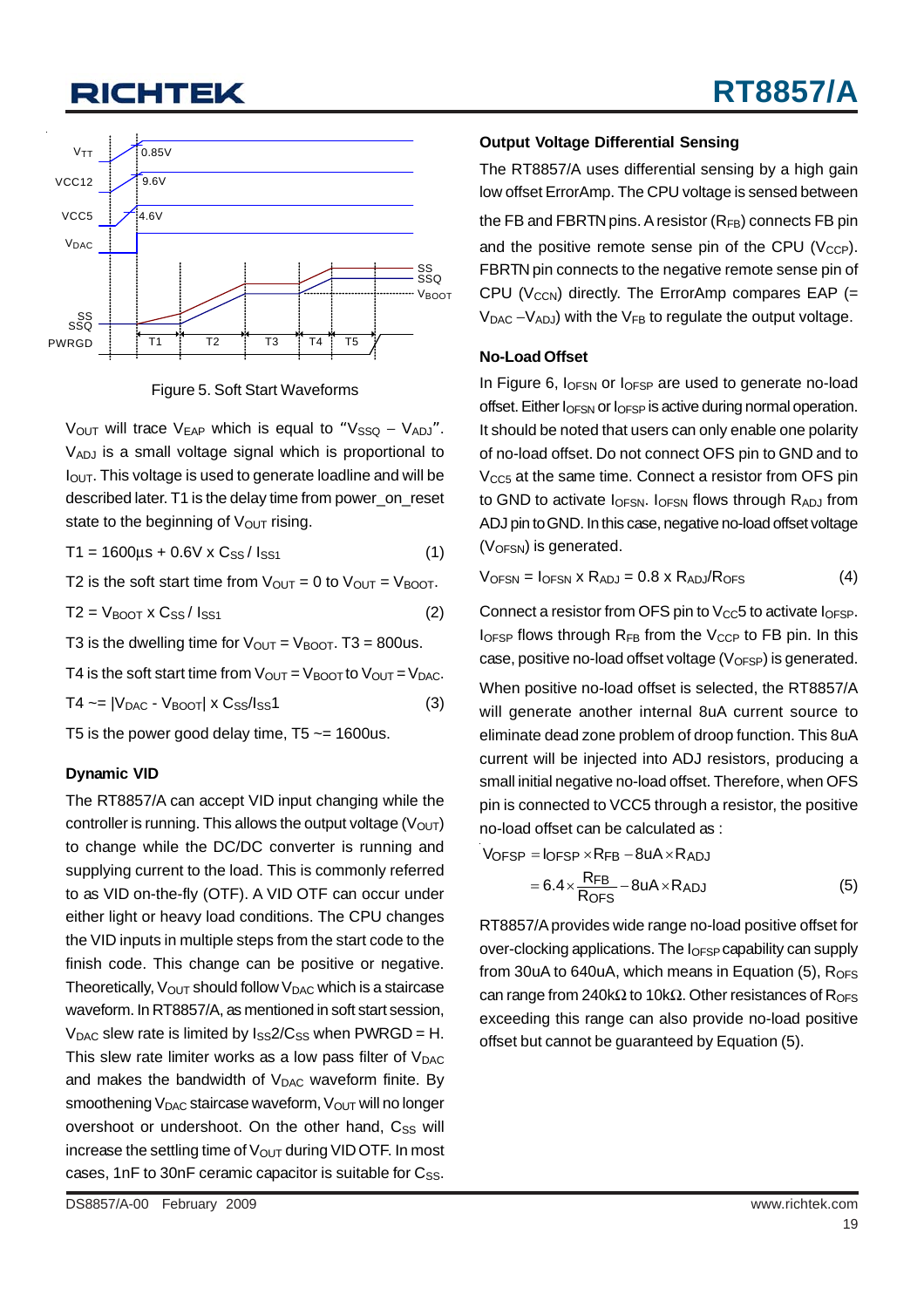





#### **Load Transient Quick Response**

RT8857/A utilizes a new quick response feature to supply heavy load current demand during instantaneous load application transient. RT8857/A detects load transient and reacts via VOUT pin. When VOUT drops during load application transient, the quick response comparator will send asserted signals to turn on high side MOSFETs and turn off low side MOSFETs. The LA1 signal, which is a weaker quick response signal, will turn on only arbitrary two channels', high side MOSFETs while turning off low side MOSFETs also. The LA2 signal , which is a stronger quick response signal, will turn on all channel's high side MOSFETs while turning off low side MOSFETs also. Therefore, the influence of total quick response function of RT8857/A is adjustable, and the magnitude of quick response is flexible via fine-tuning the resistors connected to pin QR1 and QR2.





#### **Output Current Sensing**

The RT8857/A provides low input offset current-sense amplifier (CSA) to monitor the output current of every channel. Output current of CSA  $(I_x[n])$  is used for channel current balance and active voltage position. In this inductor current sensing topology,  $R<sub>S</sub>$  and  $C<sub>S</sub>$  must be set according to the equation below :

$$
L/DCR = R_S \times C_S \tag{6}
$$

Then the output current of CSA will follow the equation below :

$$
I_X = [I_L \times DCR - V_{OFS\text{-CSA}} + 235n \times (R_{CSP} - R_{CSN})]
$$
  

$$
I_{RCSN} \tag{7}
$$

235nA is typical value of CSA input offset current. V<sub>OFS-CSA</sub> is the input offset voltage of CSA. V<sub>OFS-CSA</sub> of RT8857/A is smaller than  $+/-$  1mV. Usually, "V<sub>OFS-CSA</sub> + 235n x ( $R_{CSP} - R_{CSN}$ )" is negligible except at very light load and the equation can be simplified as the equation below :

$$
I_X = I_L \times DCR/R_{CSN}
$$
 (8)

#### **Loadline**

Output current of CSA is summed and averaged in RT8857/A. Then  $0.5\Sigma(1_X[n])$  is sent to ADJ pin. Because ΣIX[n] is a PTC (Positive Temperature Coefficient) current, an NTC (Negative Temperature Coefficient) resistor is needed to connect ADJ pin to GND. If the NTC resistor is properly selected to compensate the temperature coefficient of  $I_x[n]$ , the voltage on ADJ pin will be proportional to  $I<sub>OUT</sub>$  without temperature effect. In RT8857/ A, the positive input of ErrorAmp is "V<sub>DAC</sub> – V<sub>ADJ</sub>". V<sub>OUT</sub> will follow "V<sub>DAC</sub> − V<sub>ADJ</sub>", too. Thus, the output voltage decreasing linearly with  $I<sub>OUT</sub>$  is obtained. The loadline is defined as

$$
LL(loading) = \Delta V_{OUT}/\Delta I_{OUT} = \Delta V_{AD}/\Delta I_{OUT}
$$

$$
= 0.5 \times DCR \times R_{ADJ}/R_{CSN}
$$
 (9)

Briefly, the resistance of  $R_{ADJ}$  sets the resistance of loadline. The temperature coefficient of  $R_{ADJ}$  compensates the temperature effect of loadline.

#### **Current Balance**

In Figure 8,  $I_X[n]$  is the current signal which is proportional to current flowing through channel n. In Figure 9, the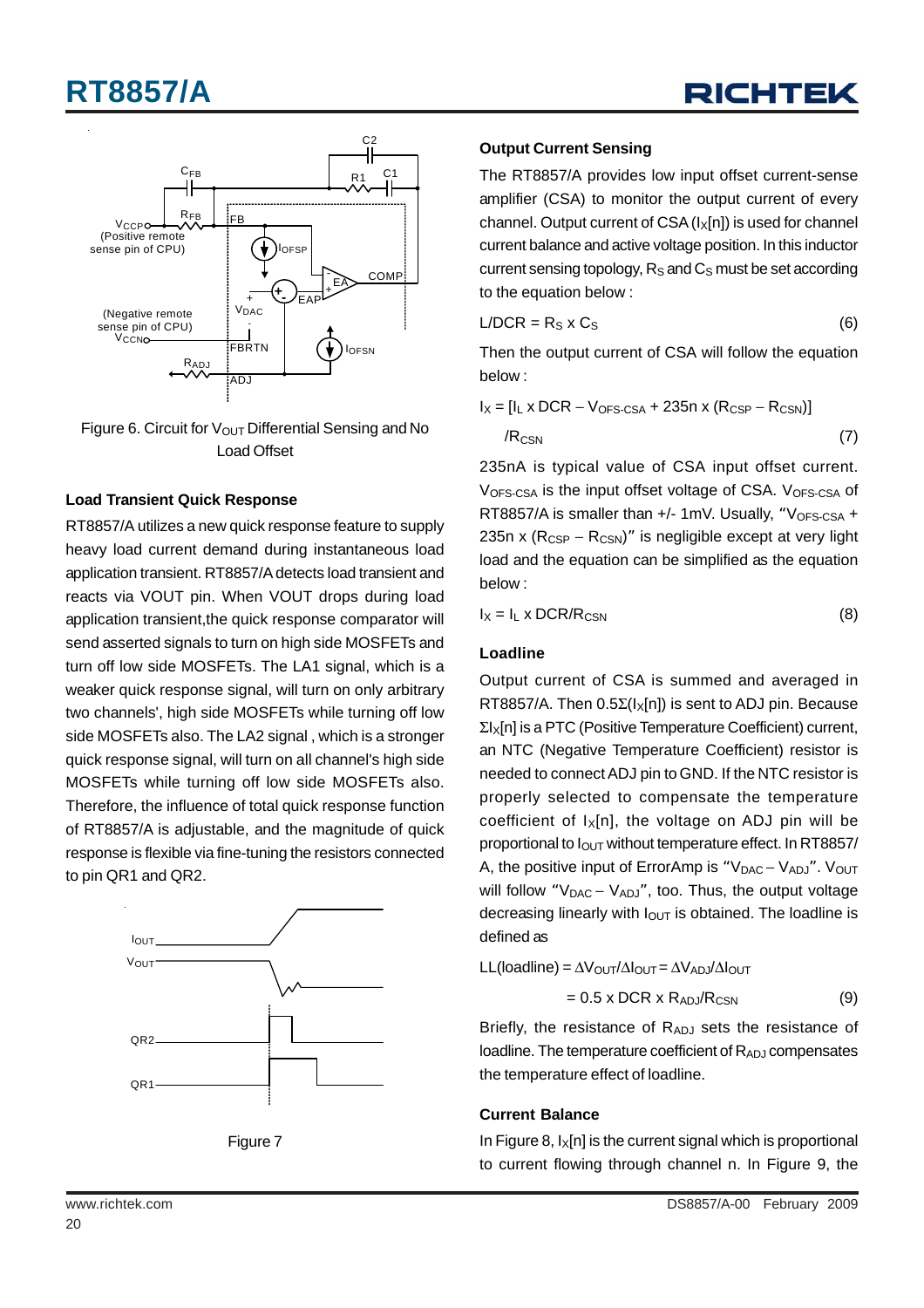# **RT8857/A**

current error signals I<sub>ERR</sub>n (= I<sub>X</sub>[n] – AVG(I<sub>X</sub>[n])) are used to raise or lower the internal sawtooth waveforms (RAMP[1] to RAMP[n]) which are compared with ErrorAmp output (COMP) to generate PWM signal. The raised sawtooth waveform will decrease the PWM duty of the corresponding channel while the lowered will increase. Eventually, current flowing through each channel will be balanced.



Figure 8. Circuit for Channel Current Sensing



Figure 9. Circuit for Channel Current Balance

#### **Channel Current Adjust**

If channel current is not balanced due to asymmetric PCB layout of power stage, external resistors can be adjusted to correct current imbalance. Figure 10 shows two types of current imbalance, constant ratio type and constant difference type.

If the initial current distribution is constant ratio type, according to Equation (8), reduce  $R_{\text{CSN}}[1]$  can reduce  $I_{L}[1]$ and improve current balance. If the initial current distribution is constant difference type, according to Equation (7), increase  $R_{CSP}[1]$  can reduce  $I_L[1]$  and improve current balance.



Figure 10. Channel Current vs. Total Current

#### **Over Current Protection (OCP)**

RT8857/A provides sing phase OCP and multi-phase OCP according to the operation condition. In Figure 11, single phase OCP (IMAXPSI) and multi-phase OCP (IMAX) thresholds can be set by external resistors :

$$
V_{IMAX} = V_{CC5} \times \frac{R2 + R3}{R1 + R2 + R3}
$$
 (10)

$$
V_{\text{IMAXPSI}} = V_{\text{CC5}} \times \frac{\text{R3}}{\text{R1} + \text{R2} + \text{R3}}
$$
 (11)

Once  $V_{ADJ}$  is larger than the negative input of CP comparator, OCP will be triggered and latched, and RT8857/A will turn off both high side and low side MOSFETs of all channels. A 20us delay after OCP detection is used to prevent false trigger.

#### **Over Voltage Protectiom (OVP)**

The over voltage protection monitors the output voltage via the FB pin. Once  $V_{FB}$  exceeds " $V_{EAP}$  + 150mV", OVP is triggered and latched. RT8857/A will try to turn on low side MOSFET and turn off high side MOSFET to protect CPU. A 20us delay is used in OVP detection circuit to prevent false trigger.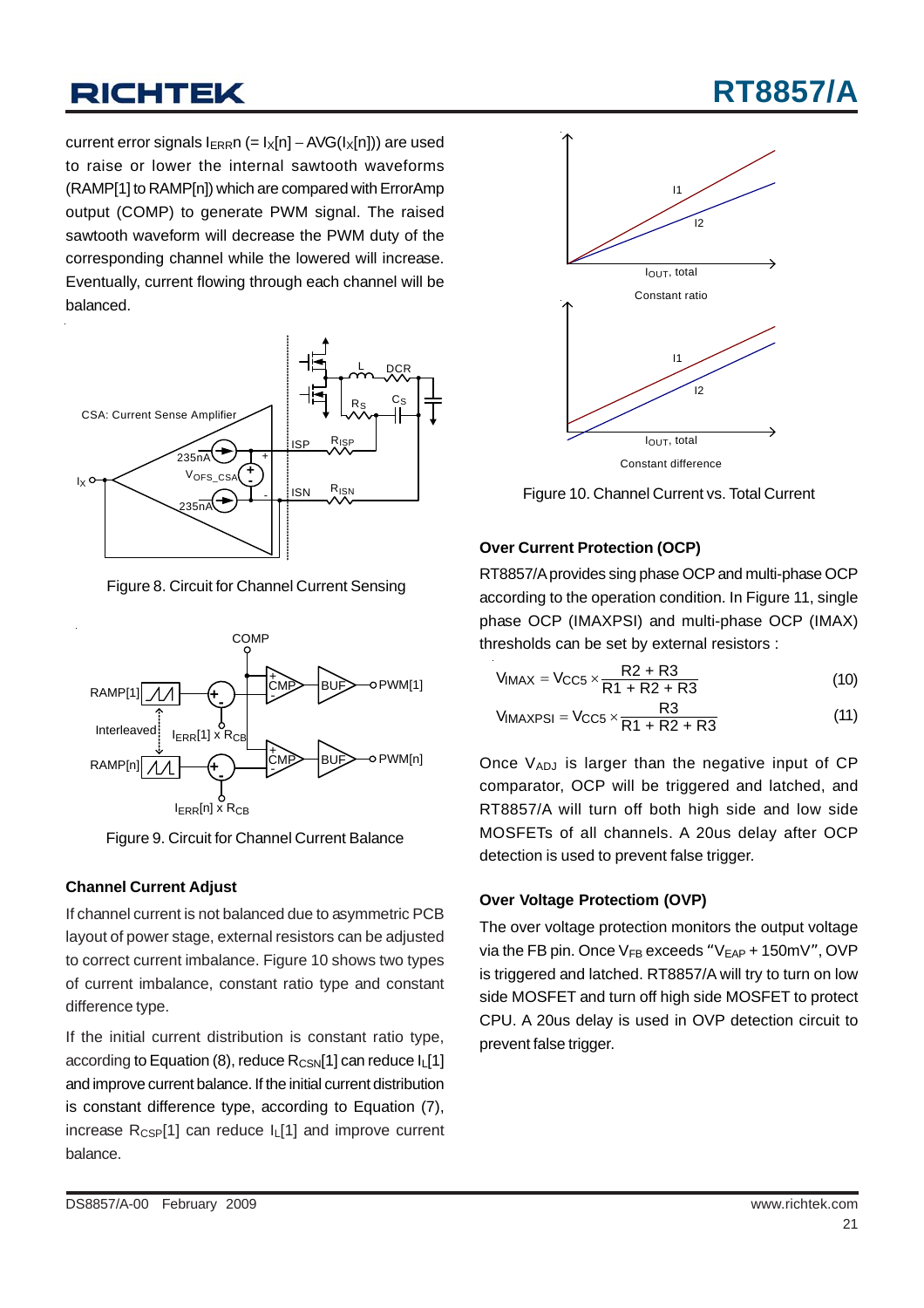RICHTEI



Figure 11. Over Current Protection

#### **Output Current Monitoring (IMON)**

RT8857/A senses load current and output a voltage signal to indicated the instantaneous load current status. Since the sensed total current is injected into the resistors connected to ADJ pin, ADJ voltage than is used for IMON function as shown in Figure 12. Through the resistor network R1, R2 and R3, IMON voltage will be proportional to ADJ pin voltage according to the Equation :



Figure 12. Output Current Monitoring

#### **Thermal Monitoring (VRHOT)**

RT8857/A provides thermal monitoring function via sensing TSEN pin voltage. Through the voltage divider R1 and R<sub>NTC</sub>, the voltage of TSEN is typically set to be higher than 0.33 x  $V_{CC5}$  when ambient temperature is lower than VRHOT assertion target. When ambient temperature rises, TSEN voltage will fall, and VRHOT signal will be set to high if TSEN voltage drops below  $0.28 \times V_{CC5}$ . Accordingly, VRHOT will be reset to low once TSEN voltage rises above 0.33 x  $V_{CC5}$ . Correctly choose the resistance of R1 and R<sub>NTC</sub> can assert and de-assert VRHOT accurately at target ambient temperature.



Figure 13. Thermal Monitoring

#### **Power State Indicator (PSI)**

The RT8857/A supports PSI# function for VR11.1 CPUs and platform users. The RT8857/A will monitor PSI pin input voltage to change the operating state. When  $\overline{PSI}$  is high (higher than  $1/2$  V<sub>TT</sub> + 12.5mV), the RT8857/A operates as a full-channel interleaving PWM controller and all channels are active. When input voltage is low (lower than  $V_{TT}$  + 12.5mV), the RT8857/A will change to single phase operation mode and only channel 1 is active. Since channel 2 includes embedded driver, the RT8857/A will automatically disable channel 2 by forcing UGATE2 and LGATE2 into high impedance state when input voltage is low. The RT8857/A will also disable channel 3 and channel 4 by sending continuous tri-state signals (~2.5V) from PWM3 and PWM4 to external drivers when input voltage is low. Therefore, 2 external drivers which support tri-state shutdown should be used if  $\overline{PS}$  function is considered. and the RT9619 is recommended to be the external drivers for VR11.1 compatibility.

During PSI asserted period, e.g., input voltage is low, if the RT8857/A receives dynamic VID change command, the RT8857/A will enter interleaving mode operation and all channels will be activated. PSI command will be ignored during dynamic VID operation, and PSI will be blanked for about 100us after dynamic VID change is completed.

#### **Loop Compensation**

The RT8857/A is a synchronous Buck converter with two control loops : voltage loop and current balance loop. Since the function of the current balance loop is to maintain the current balance between each active channel, its influence to converter stability will be negligible compared with the voltage feedback loop. Therefore, to compensate the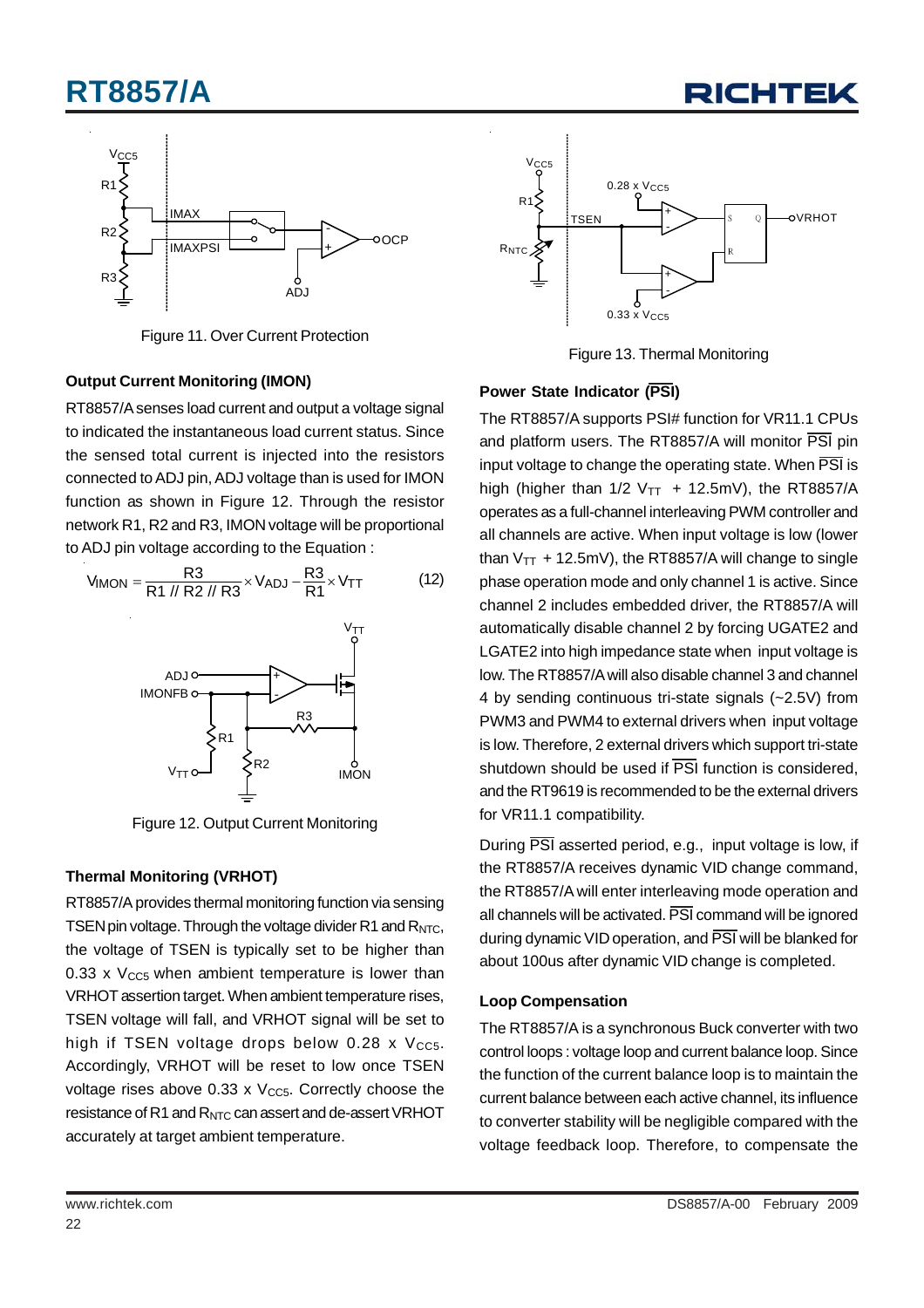# **RT8857/A**

voltage loop will be the main task to maintain converter stability.

The converter duty-to-output transfer function  $G_d$  is :

$$
G_d = \frac{\frac{V_{OUT}}{D}}{1 + \frac{S}{R\sqrt{\frac{L}{C}}} + \frac{S^2}{\left(\frac{1}{\sqrt{LC}}\right)^2}}
$$
(13)

and the modulator gain of the converter is :

$$
F_m = \frac{1}{V_P} \tag{14}
$$

Where  $V_{\text{OUT}}$  is the output voltage of the converter, R is the loading resistance, L and C are the output inductance and capacitance, and  $V_P$  is the peak-to-peak voltage of ramp applied at modulator input. The overall loop gain after compensation can be described as :

$$
Loop Gain = T = Gd x Fm x A
$$
 (15)

Where A denotes as compensation gain. To compensate a typical voltage mode buck converter, there are two ordinary compensation schemes, well known as type-II compensator and type-III compensator. The choice of using type-II or type-III compensator will be up to platform designers, and the main concern will be the position of the capacitor ESR zero and mid-frequency to highfrequency gain boost. Typically, the ESR zero of output capacitor will tend to stabilize the effect of output LC double poles, hence the positon of the output capacitor ESR zero in frequency domain may influence the design of voltage loop compensation. If  $F_{\text{ZERO,ESR}}$  is <1/2 $F_{\text{CO}}$  where  $F_{\text{CO}}$ denotes cross-over frequency, type-II compensation will be sufficient for voltage stability. If  $F_{\text{ZERO,ESR}}$  is  $> 1/2F_{\text{CO}}$ (or higher gain and phase margin is required at midfrequency to high-frequency), then type-III compensation may be a better solution for voltage loop compensation.

A typical type-II compensation network is shown in Figure 14.



Figure 14. Type-II Compensation

R1 can be determined independently from DC considerations. Normally choose R1 that the current passing by will be around 1mA. Therefore,

$$
R1 = \frac{V_{REF}}{1mA}
$$
 (16)

Then determine R2 by the boosted gain of loop gain at crossover :

$$
R2 = R1 \times \frac{V_P}{V_{IN(MAX)}} \times \left(\frac{F_{ZERO, ESR}}{F_{LC}}\right)^2 \times \frac{F_{CO}}{F_{ZERO, ESR}} \tag{17}
$$

Where  $V_{IN(MAX)}$  is the max input voltage of power stage,  $V_P$  is the peak-to-peak voltage of ramp applied at modulator input, F<sub>ZERO,ESR</sub> is the frequency of output capacitor ESR zero, and F<sub>LC</sub> is the frequency of output LC :

$$
F_{\text{ZERO, ESR}} = \frac{1}{2\pi \times R_{\text{ESR}} \times C}
$$
 (18)

$$
F_{LC} = \frac{1}{2\pi \times \sqrt{LC}}
$$
 (19)

After determining the phase margin at crossover frequency, the position of zero and pole produced by type-II compensation network,  $F_Z$  and  $F_P$  can then be determined. The bode plot of type-II compensation is shown in Figure15, where

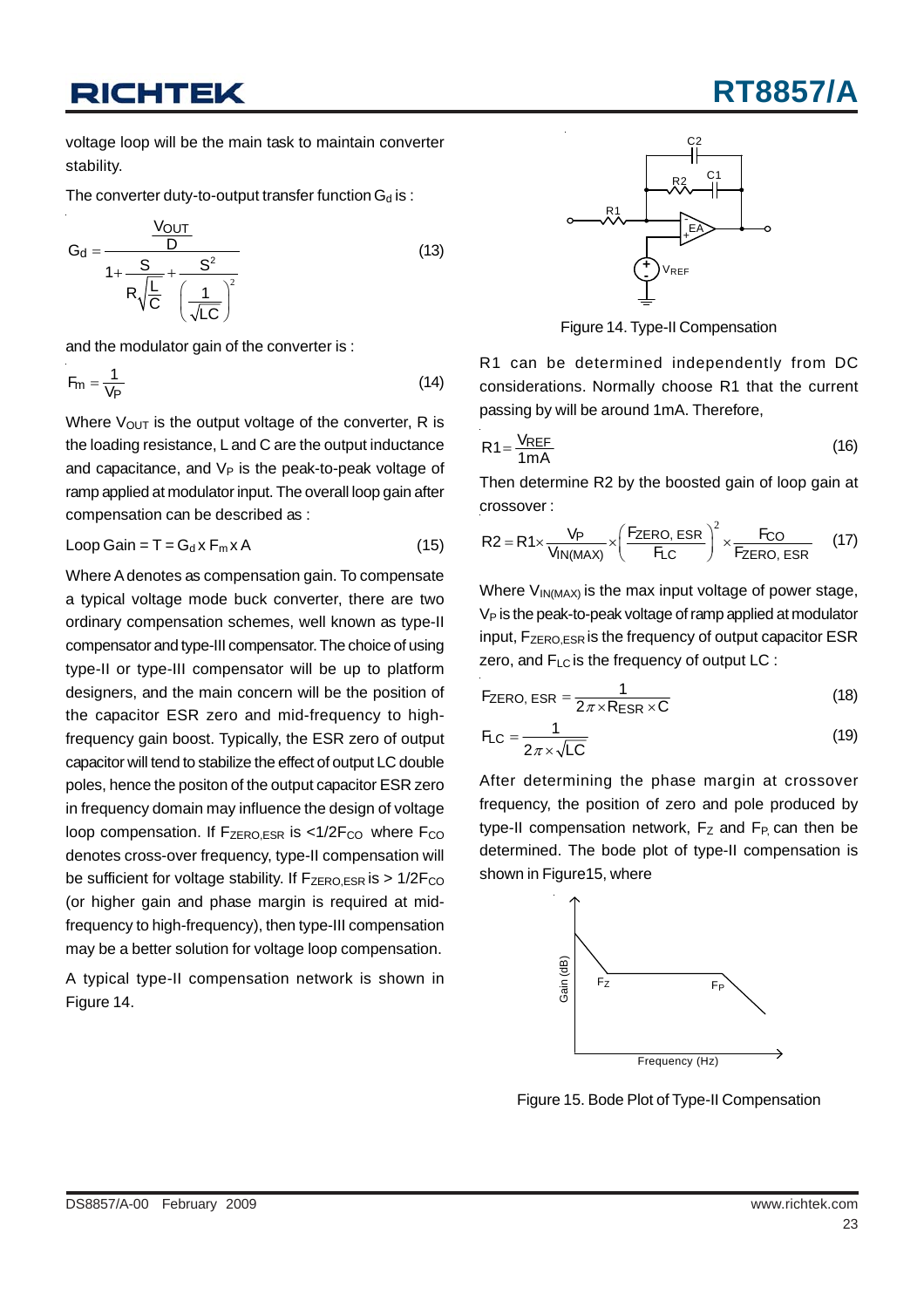$$
F_Z = \frac{1}{2\pi \times R2 \times C1}
$$
 (20)

$$
F_P = \frac{1}{2\pi \times R2 \times (C1 \text{ // } C2)}
$$
 (21)

 $F_Z$  can be determined by the following Equation :

$$
\tan^{-1}\left(\frac{F_{CO}}{F_Z}\right) - \tan^{-1}\left(\frac{F_Z}{F_{CO}}\right) \ge 90^\circ
$$
  
+P.M. -  $\tan^{-1}\left(\frac{F_{CO}}{F_{ZERO, ESR}}\right)$  (22)

By properly choosing  $F_Z$  to fit equation (22), C1 can then be determined by :

$$
C1 = \frac{1}{2\pi \times R2 \times F_Z}
$$
 (23)

and C2 can be determined by :

$$
C2 = \frac{1}{2\pi \times R2 \times \frac{F^2CO}{FZ} - \frac{1}{C1}}
$$
 (24)

A typical type-III compensation contains two zeros and two poles where the extra one zero and one pole compared with type-II compensation are added for stabilizing the system when ESR zero is relatively far from LC double poles in frequency domain. Figure16. and Figure.17 shows the typical circuit and bode plot of the type-III compensation.



Figure 16. Type-III Compensation





After determining desired phase margin, according to the following Equation :

$$
\tan^{-1}\left(\frac{F_{CO}}{F_Z}\right) - \tan^{-1}\left(\frac{F_Z}{F_{CO}}\right) \ge \frac{P.M.}{2} + 45^{\circ}
$$
 (25)

and

$$
F_P = \frac{F_{CO}^2}{F_Z} \tag{26}
$$

 $F_Z$  and  $F_P$  can be determined by choosing proper  $F_{CO}$  to F<sub>Z</sub>ratio to meet Equation (25). Again, R1 can be determined by the Equation (16).

R2 can be determined by the following Equation :

$$
R2 = R1 \times \frac{V_P}{V_{IN(MAX)}} \times \left(\frac{F_{CO}}{F_{LC}}\right)^2 \times \frac{F_Z}{F_{CO}}
$$
 (27)

Other component values of the Type-III compensation can then be calculated as :

$$
C1 = \frac{1}{2\pi \times R2 \times FZ}
$$
 (28)

$$
C2 = \frac{1}{2\pi \times R2 \times FP - \frac{1}{C1}}
$$
 (29)

$$
C3 = \frac{1}{2\pi \times R1 \times FZ}
$$
 (30)

$$
R3 = \frac{1}{2\pi \times C3 \times FP}
$$
 (31)

#### **Layout Considerations**

For best performance of the RT8857/A, the following guidelines must be strictly followed :

- Input bulk capacitors and MLCCS have to be put near high side MOSFETs. The connection plane of input capacitors and high side MOSFETs then can be kept as square as possible.
- The shape of phase planes (the connection plane between high side MOSFETs, low side MOSFETs and output inductors) have to be as square as possible. Long traces, thin bars or separated islands must be avoided in phase planes.
- Keep snubber circuits or damping elements near its objects. Phase RC snubbers have to be close to low side MOSFETs, UGATE damping resistors have to be close to high side MOSFETs, and boot to phase damping resistors have to be close to high side MOSFETs and phase planes. Also keep the traces of these snubbers circuits as short as possible.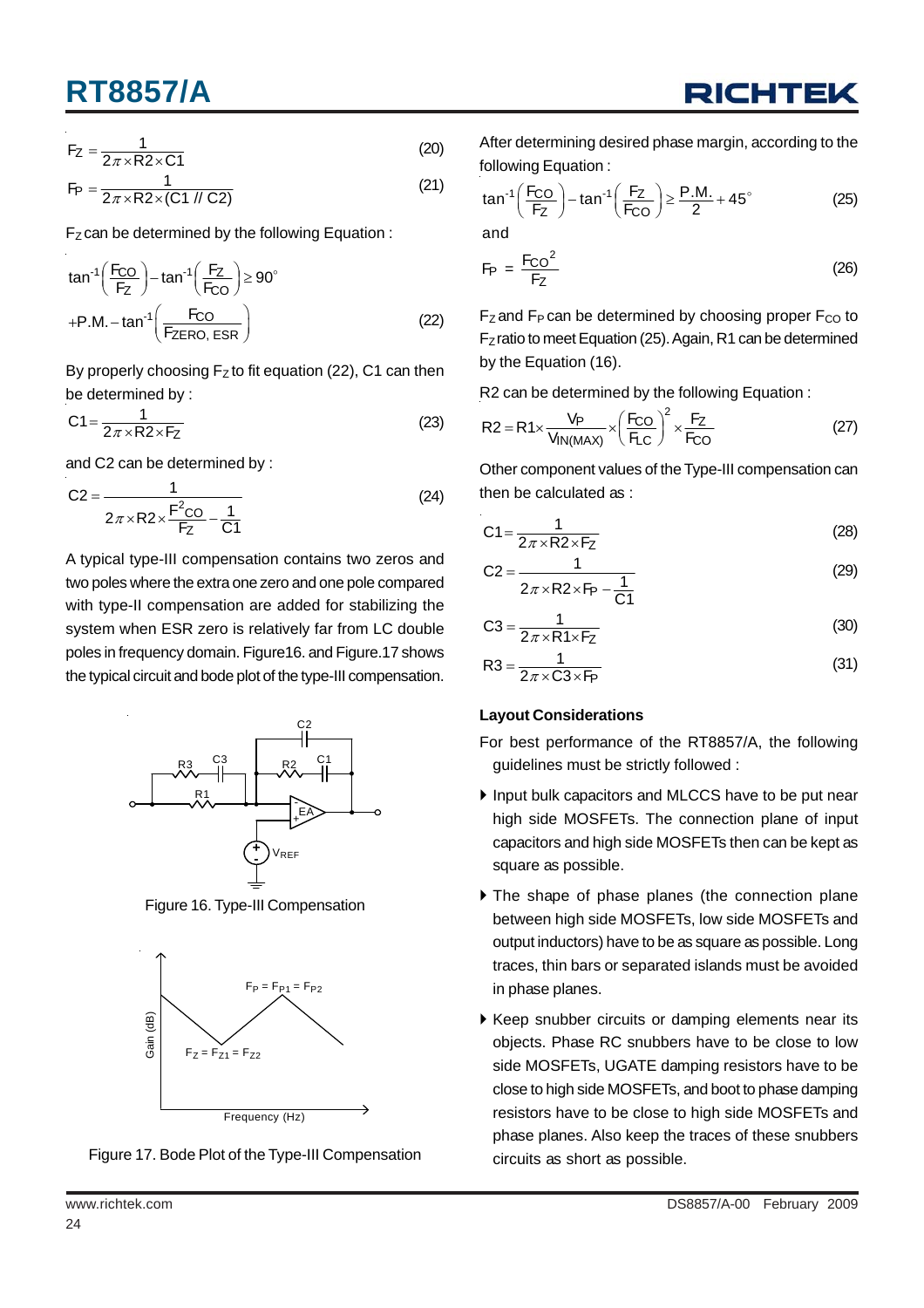- $\triangleright$  The area of V<sub>IN</sub> plane (power stage 12V V<sub>IN</sub>) and V<sub>OUT</sub> plane (output bulk capacitors and inductors connection plane) have to be as wide as possible. Long traces or thin bars must be avoided in these planes. The plane trace width must be wide enough to carry large input/ output current (40mil/A).
- $\blacktriangleright$  The following traces have to be wide and short : UGATE, LGATE, BOOT, PHASE, and VCC12. Make sure the width of these traces are wide enough to carry large driving current(at least 40mil).
- ▶ The voltage feedback loop contains two traces, VCC and VSS, which are Kelvin sensed from CPU socket or output capacitors. These two traces are suggested above 10mil width and put away from high (di/dt) switching elements such as high side MOSFETs, low side MOSFETs, phase plane etc. The circuit elements of voltage feedback loop, such as feedback loop short resistors and voltage loop compensation RCs, have to be kept near the RT8857/A and also away from switching elements.
- ▶ The current sense mechanism of the RT8857/A is fully differential Kelvin sense. Therefore, the current sense loops of the RT8857/A contain two traces : the positive traces(ISP1 to ISP4) come from the positive node of output inductors(the node connecting phase plane) and the negative traces (ISN1 to ISN4) come from the negative node of output inductors(the node connecting output plane).

DO NOT connect the current sense traces from phase plane or output plane. Only connect these traces from both sides of output inductors can achieve the goal of precise Kelvin sense. The current sense feedback loops have to be routed away from switching elements, and the current sense RC elements have to be put near their respective ISN or ISP pins of the RT8857/A and also away from noise switching elements. At lease 10 mil width is suggested for current sense feedback loops.